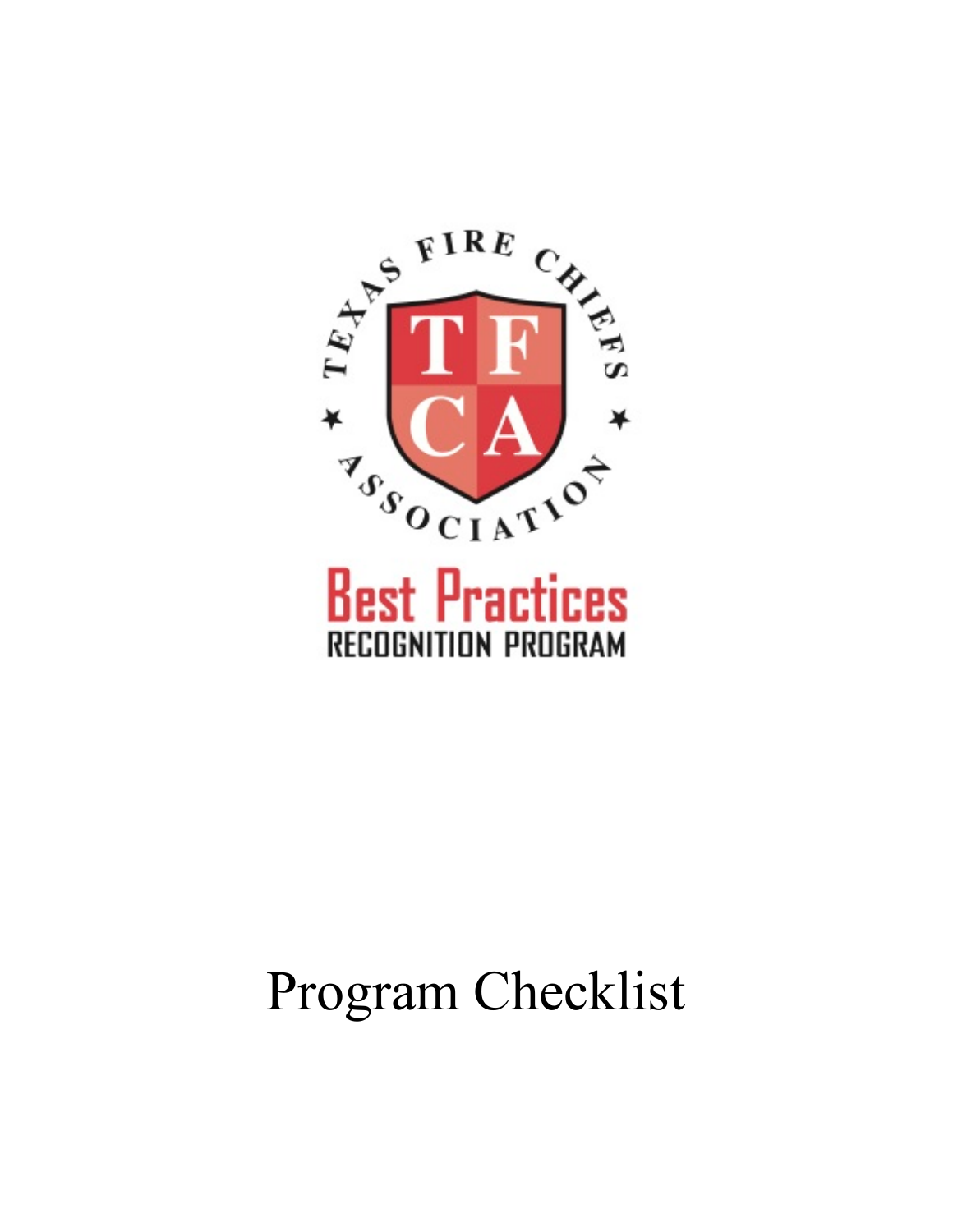## **CHAPTER 1 – ADMINISTRATION AND ORGANIZATION**

 $\overline{1}$ 

| 1.01 Organization |                                                                                                                                                |
|-------------------|------------------------------------------------------------------------------------------------------------------------------------------------|
|                   | Copy of current organizational chart,                                                                                                          |
|                   | Showing annual review of the organizational chart,                                                                                             |
|                   | Show organizational charts are made available to all personnel,                                                                                |
| 1.02 Budget       |                                                                                                                                                |
|                   | Copy of directive or memo designating who is responsible for the<br>budget preparation and management,                                         |
|                   | Copy of written directive outlining budget process, Or<br>Copy of instructions for budget preparation, Or<br>Copy of submitted budget request. |
|                   | Copy of monthly budget summary or status report,                                                                                               |
|                   | <b>1.03 Purchasing and Receivables</b>                                                                                                         |
|                   | Copy of written directive(s) that ensure person or position<br>responsible for each cash fund is identified,                                   |
|                   | Copy of documentation for transactions, submission, or<br>reconciliation,                                                                      |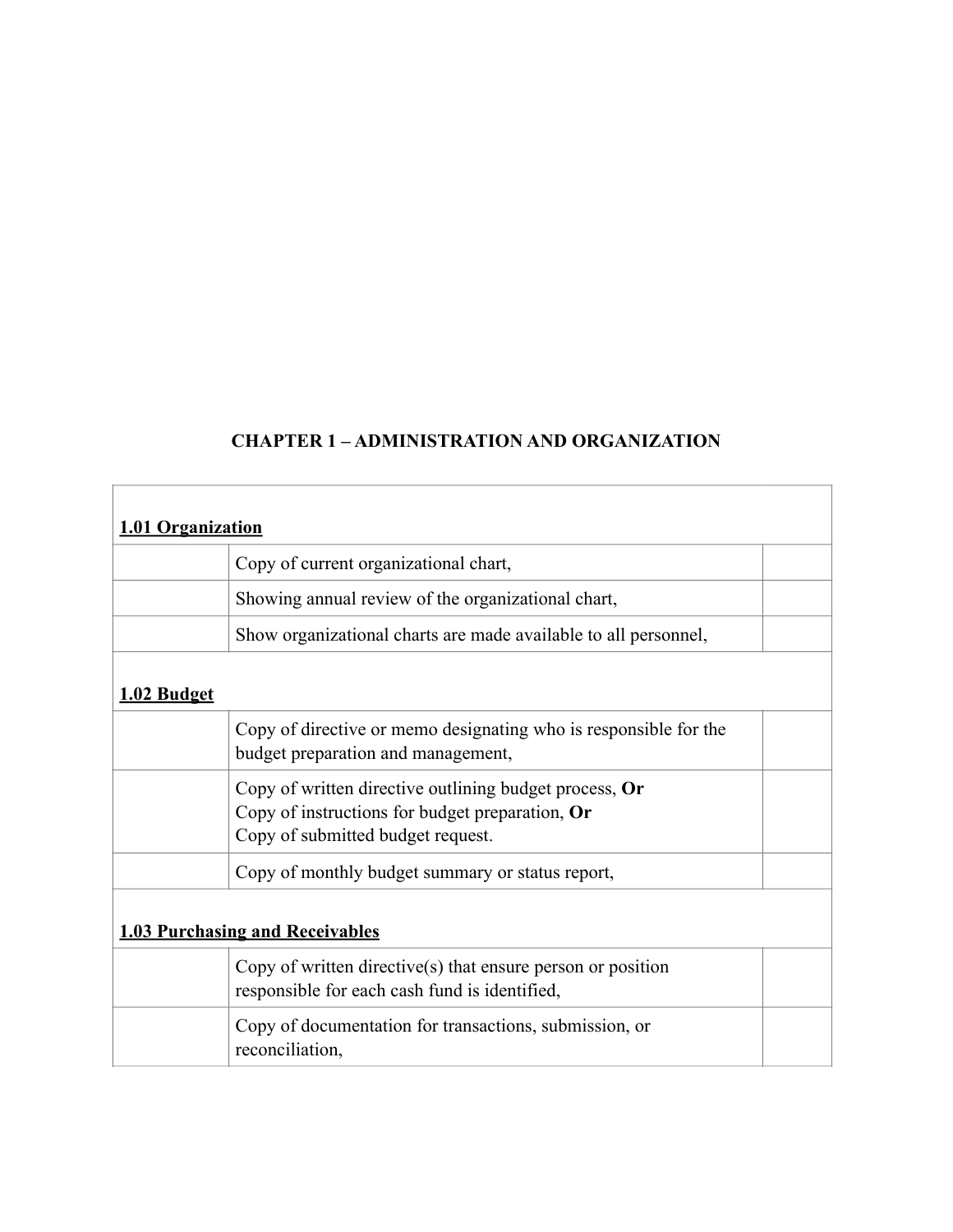| Copy of cash account log, receipts, balance sheet, or ledger, Or<br>Observation of cash account security, log, and transaction detail (On-<br>site).                                              |
|---------------------------------------------------------------------------------------------------------------------------------------------------------------------------------------------------|
| 1.04 Written System of Agency Directives *(core standard)*                                                                                                                                        |
| Copy of a sample policy, procedure, general order, etc.,                                                                                                                                          |
| Statement on DSF about how directives are made available to<br>employees and evidence of that process,                                                                                            |
| Signature sheet or other proof that personnel receive copies or state<br>they have reviewed,                                                                                                      |
| Some documentation of periodic review of directives,                                                                                                                                              |
| Some indication that polices are in compliance with State Law,                                                                                                                                    |
| Observation of availability of written directives to all personnel (On-<br>site),                                                                                                                 |
| 1.05 Agency Jurisdiction * (core standard)*                                                                                                                                                       |
| Copy of documents for Agency existence and jurisdiction, could be<br>in City Charter or Ordinance documentation,                                                                                  |
| Copy of boundary ordinances or portions of Metes and Bounds book,<br><b>Or</b><br>Copy of map provided to employees with jurisdictional boundaries<br>delineated,                                 |
| 1.06 Firefighter Authority * (core standard)*                                                                                                                                                     |
| Copy of agency directive outlining authority, Or<br>Copy of city ordinance or charter regarding authority of firefighters,<br><b>Or</b><br>Copy of Texas Local Government Code Chapter 419.       |
| 1.07 Authority of the Agency Director *(core standard)*                                                                                                                                           |
| Copy of City Charter or Ordinance giving Agency Director authority<br>over Department, Or<br>Copy of Chief's letter of appointment, Or<br>Copy of Chief's job description if approved by Council. |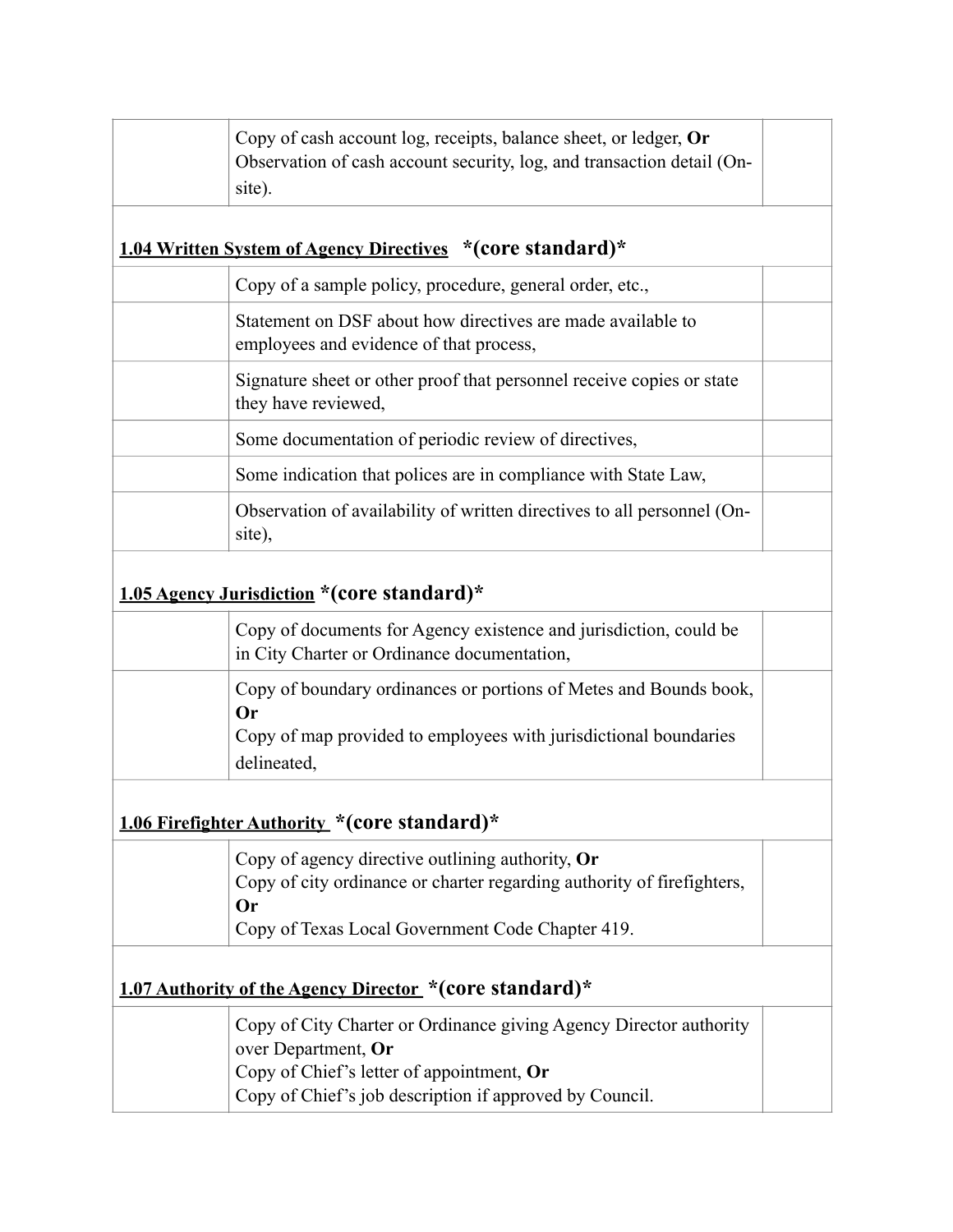| 1.08 Duty to Obey Lawful Orders *(core standard)* |                                                                                                                                                                                                                                                            |  |
|---------------------------------------------------|------------------------------------------------------------------------------------------------------------------------------------------------------------------------------------------------------------------------------------------------------------|--|
|                                                   | Copy of written directive,                                                                                                                                                                                                                                 |  |
|                                                   | Copy of any Internal Investigations related to failure to obey orders,<br>Or<br>Copy of any supervisor counseling where officer failed to obey<br>supervisor, Or<br>Copy of sign-in sheet where officers trained on subject or received<br>copy of policy, |  |
|                                                   | <b>1.09 Sworn Personnel Certification</b>                                                                                                                                                                                                                  |  |
|                                                   | Copy of written directive,                                                                                                                                                                                                                                 |  |
|                                                   | Copy of firefighter's certification,                                                                                                                                                                                                                       |  |
|                                                   | <b>1.10 Accounting for Agency Owned Capital Assets</b>                                                                                                                                                                                                     |  |
|                                                   | Copy of written directive,                                                                                                                                                                                                                                 |  |
|                                                   | Copy of recent agency asset inventory,                                                                                                                                                                                                                     |  |
|                                                   | <b>1.11 Approval for Personally Owned Equipment</b>                                                                                                                                                                                                        |  |
|                                                   | Copy of written directive,                                                                                                                                                                                                                                 |  |
|                                                   | Copy of any request or approval of personally owned equipment by<br>the Agency Director, Or<br>Proof of receipt by officers, Or<br>Copy of any supervisory counseling or investigation for violating<br>provision,                                         |  |
|                                                   | <b>1.12 Agency Issued Property/Equipment</b>                                                                                                                                                                                                               |  |
|                                                   | Copy of written directive,                                                                                                                                                                                                                                 |  |
|                                                   | Copy of property sheets for personnel signing for issued property/<br>equipment,                                                                                                                                                                           |  |
|                                                   | Copy of property sheets for personnel returning issued property/<br>equipment,                                                                                                                                                                             |  |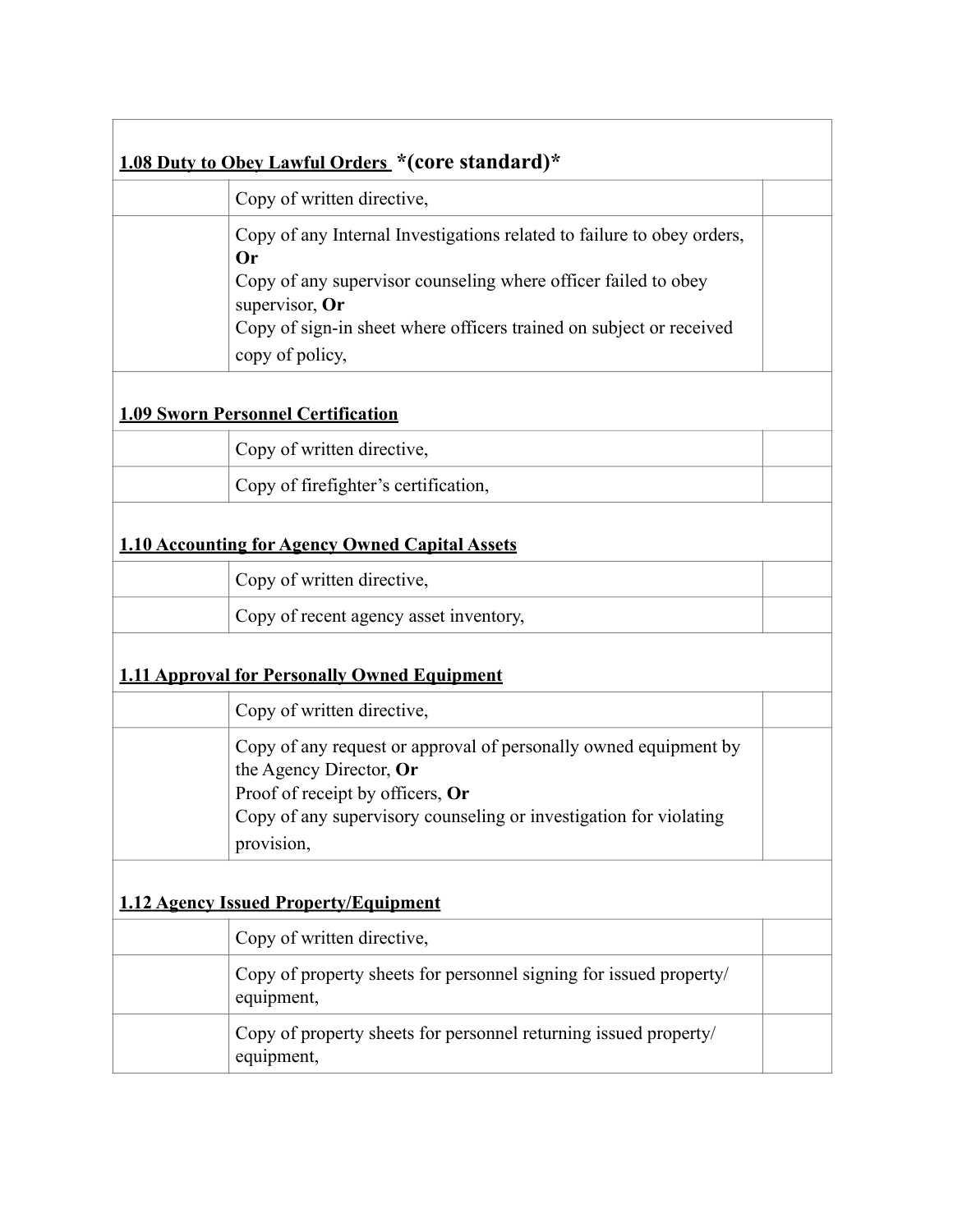| 1.13 Strategic Plan             |                                                                                                             |  |
|---------------------------------|-------------------------------------------------------------------------------------------------------------|--|
|                                 | Copy of strategic plan or master plan,                                                                      |  |
|                                 | Proof of stakeholder involvement                                                                            |  |
|                                 | Proof of dissemination throughout the Department.                                                           |  |
|                                 | <b>1.14 Fire Department Mission Statement</b>                                                               |  |
|                                 | Copy of Mission Statement                                                                                   |  |
|                                 | Evidence that the statement has been disseminated throughout the<br>organization                            |  |
|                                 | <b>1.15 Administrative Tactical Worksheets</b>                                                              |  |
|                                 | Copies of Administrative Tactical Worksheets covering a range of<br>typical processes in a fire department. |  |
|                                 | <b>1.16 Risk Management Program</b>                                                                         |  |
|                                 | Copy of Risk Management Plan,                                                                               |  |
|                                 | Proof of dissemination throughout the Agency.                                                               |  |
|                                 | 1.17 Job Descriptions * (core standard)*                                                                    |  |
|                                 | Copy of job description for each position.                                                                  |  |
| <b>1.18 Succession Planning</b> |                                                                                                             |  |
|                                 | Copy of the Agency's Succession Plan,                                                                       |  |
|                                 | Proof of dissemination throughout the Agency.                                                               |  |
|                                 |                                                                                                             |  |

## **CHAPTER 2 – EMERGENCY MEDICAL SERVICE**

## **\*\*\*THIS IS A CORE STANDARD\*\*\***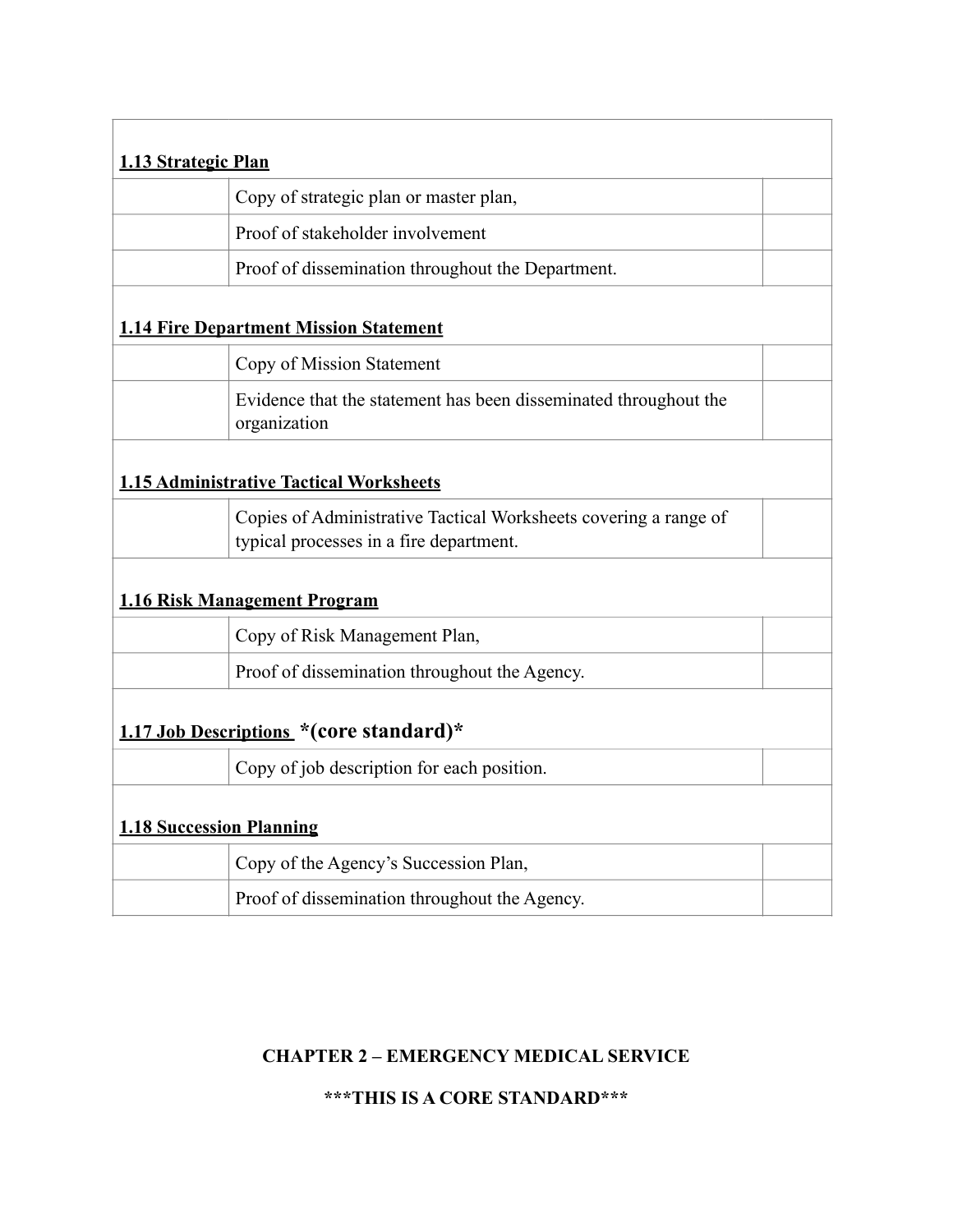| <b>2.01 Non-EMS Provider</b> |                                                                                                                                                                                                                        |  |
|------------------------------|------------------------------------------------------------------------------------------------------------------------------------------------------------------------------------------------------------------------|--|
|                              | Copy of Agreement that shows what organized EMS<br>organization provides EMS service to the fire departments<br>response area,                                                                                         |  |
|                              | Copy of the current Texas DSHS EMS provider license of the<br>organized EMS organization that is providing EMS within the<br>fire departments response area,                                                           |  |
|                              | Copy of training documentation on all members for CPR and<br>AED training.                                                                                                                                             |  |
|                              | 2.02 First Responder Provider                                                                                                                                                                                          |  |
|                              | Copy of current First Responder Organization License issued<br>by Texas DSHS,                                                                                                                                          |  |
|                              | Copy of Agreement that shows what EMS Provider<br>organization that provides EMS service to the fire department's<br>response area,                                                                                    |  |
|                              | Copy of the current Texas DSHS EMS provider license of the<br>EMS organization that is providing EMS transport within the<br>fire departments response area,                                                           |  |
|                              | Copy of organization's current members licensed or certified to<br>provide EMS service by DSHS,                                                                                                                        |  |
|                              | Copy of training documentation on all members for CPR and<br>AED training,                                                                                                                                             |  |
|                              | AHJ has an established process making sure that all specialized<br>equipment is meeting manufacture standards in regards to<br>annual testing, calibrations, and testing to confirm the device is<br>working properly, |  |
|                              | AHJ has as an established periodic analysis of effectiveness of<br>EMS services it provides to look for ways to improve EMS<br>services to its citizens,                                                               |  |
|                              | Or, DSHS First Responder renewal packet for Proof of<br>Compliance can be used; it contains all the information listed<br>in 2.02 and much more.                                                                       |  |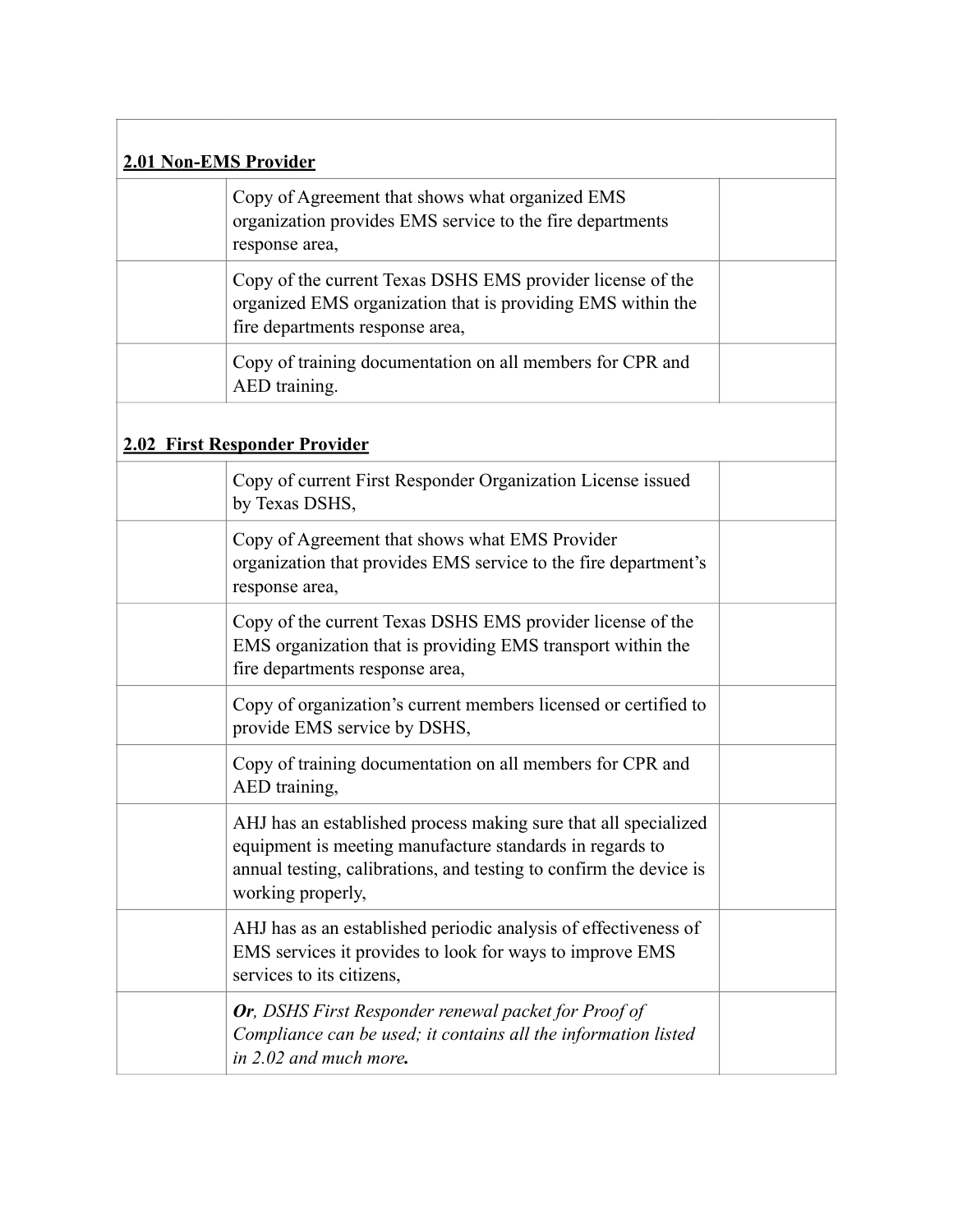| 2.03 EMS Provider |                                                                                                                                                                                                                        |  |
|-------------------|------------------------------------------------------------------------------------------------------------------------------------------------------------------------------------------------------------------------|--|
|                   | Copy of current EMS Provider License issued by Texas DSHS,                                                                                                                                                             |  |
|                   | Copy of organization's current members licensed or certified to<br>provide EMS service by DSHS, And                                                                                                                    |  |
|                   | Copy of mutual aid or inter-local agreement with other EMS<br>provider organizations that may assist the fire department<br>within their response area,                                                                |  |
|                   | Copy of organization's license to operate as an EMS Provider,                                                                                                                                                          |  |
|                   | Copy of training documentation on all members for CPR and<br>AED training,                                                                                                                                             |  |
|                   | AHJ has an established process making sure that all specialized<br>equipment is meeting manufacture standards in regards to<br>annual testing, calibrations, and testing to confirm the device is<br>working properly, |  |
|                   | AHJ has as an established periodic analysis of effectiveness of<br>EMS services it provides to look for ways to improve EMS<br>services to its citizens,                                                               |  |
|                   | Or, DSHS EMS Provider renewal packet for Proof of<br>Compliance can be used; it contains all the information listed<br>in 2.03 and much more.                                                                          |  |

 $\mathbf{r}$ 

### **CHAPTER 3 – TRAINING**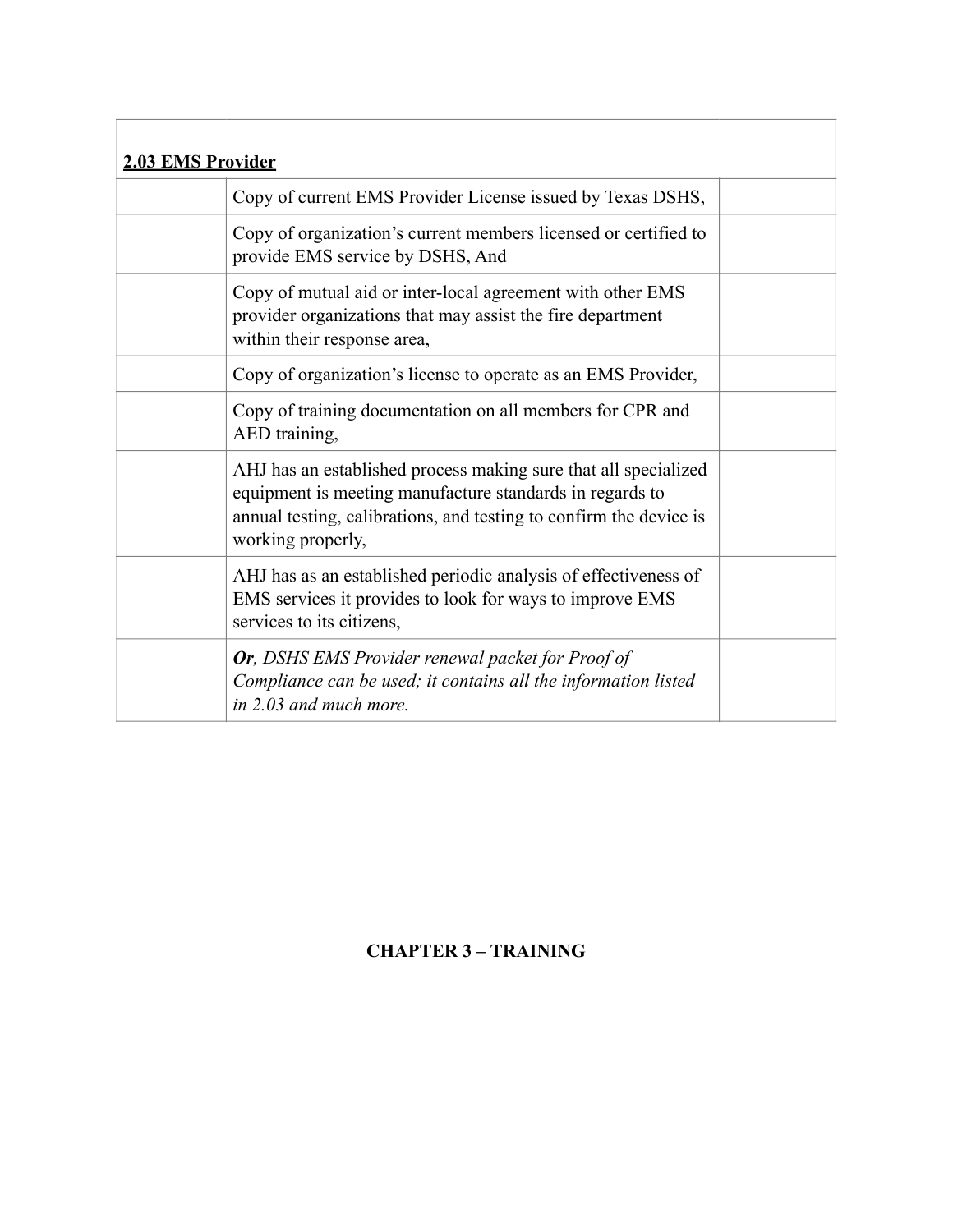| <b>3.01 Training Program</b>     |                                                                         |
|----------------------------------|-------------------------------------------------------------------------|
|                                  | Training program SOP.                                                   |
|                                  | List of regulating agencies with minimum requirements,                  |
|                                  | Copy of instructor certifications.                                      |
|                                  | 3.02 Training Records * (core standard)*                                |
|                                  | Copy of written procedure,                                              |
|                                  | Observation of Training files On-Site,                                  |
|                                  | Observation of EMS CE.                                                  |
|                                  | <b>3.03 Probationary Firefighter Training Program</b>                   |
|                                  | Copy of written program,                                                |
|                                  | Observation training records showing multiple phases<br>and length.     |
|                                  | <b>3.04 Probationary Officer Training Program</b>                       |
|                                  | Copy of written program,                                                |
|                                  | Copy of training manual showing multiple phases and<br>length.          |
|                                  | 3.05 In-Service Volunteer Firefighter Training                          |
|                                  | Copy of written directive,                                              |
|                                  | Observation of training records for Volunteer<br>Firefighters.          |
| <b>3.06 EMS Training Program</b> |                                                                         |
|                                  | Copy of written program,                                                |
|                                  | Verification of personnel to be in compliance with the<br>requirements. |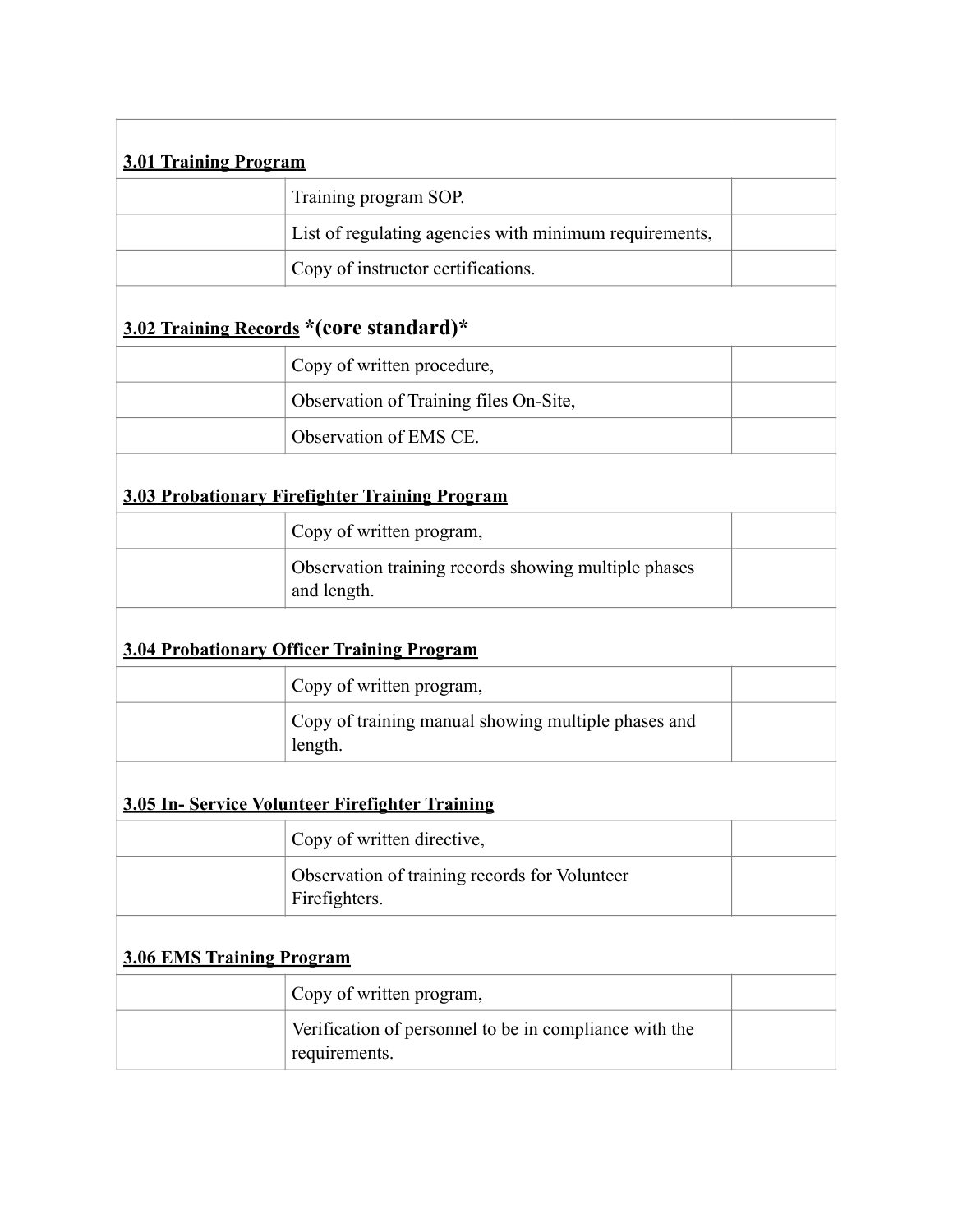| <b>3.07 Special Ops Training Program</b> |                                                                                              |  |
|------------------------------------------|----------------------------------------------------------------------------------------------|--|
|                                          | Copy of written program,                                                                     |  |
|                                          | Observation of training records for personnel involved in<br>any special operations program. |  |
| <b>3.08 Supervisor Training</b>          |                                                                                              |  |
|                                          | Copy of written program,                                                                     |  |
|                                          | Observation of supervisory training.                                                         |  |
|                                          | <b>3.09 Field Training Officers/EMS Preceptors</b>                                           |  |
|                                          | Copy of policy and procedure for outlining requirements.                                     |  |
|                                          | <b>3.10 Probationary Firefighter Training Evaluations</b>                                    |  |
|                                          | Copy of written directive,                                                                   |  |
|                                          | Observation of at least monthly documented review by<br>new firefighter and officer.         |  |
|                                          | 3.11 Required Telecommunication Training * (core standard)*                                  |  |
|                                          | Copy of training program.                                                                    |  |
| <b>3.12 Professional Development</b>     |                                                                                              |  |
|                                          | Copy of policy and procedure for requirements                                                |  |
|                                          | Observation of training records or certificate.                                              |  |
|                                          |                                                                                              |  |
|                                          | 3.13 Fire Chief / Second in Command Training                                                 |  |
|                                          | Copy of training records or certificate.                                                     |  |
|                                          | 3.14 Fire Inspectors, Investigators, and Fire Marshal                                        |  |
|                                          | Copy of policy and procedure for requirements,                                               |  |
|                                          |                                                                                              |  |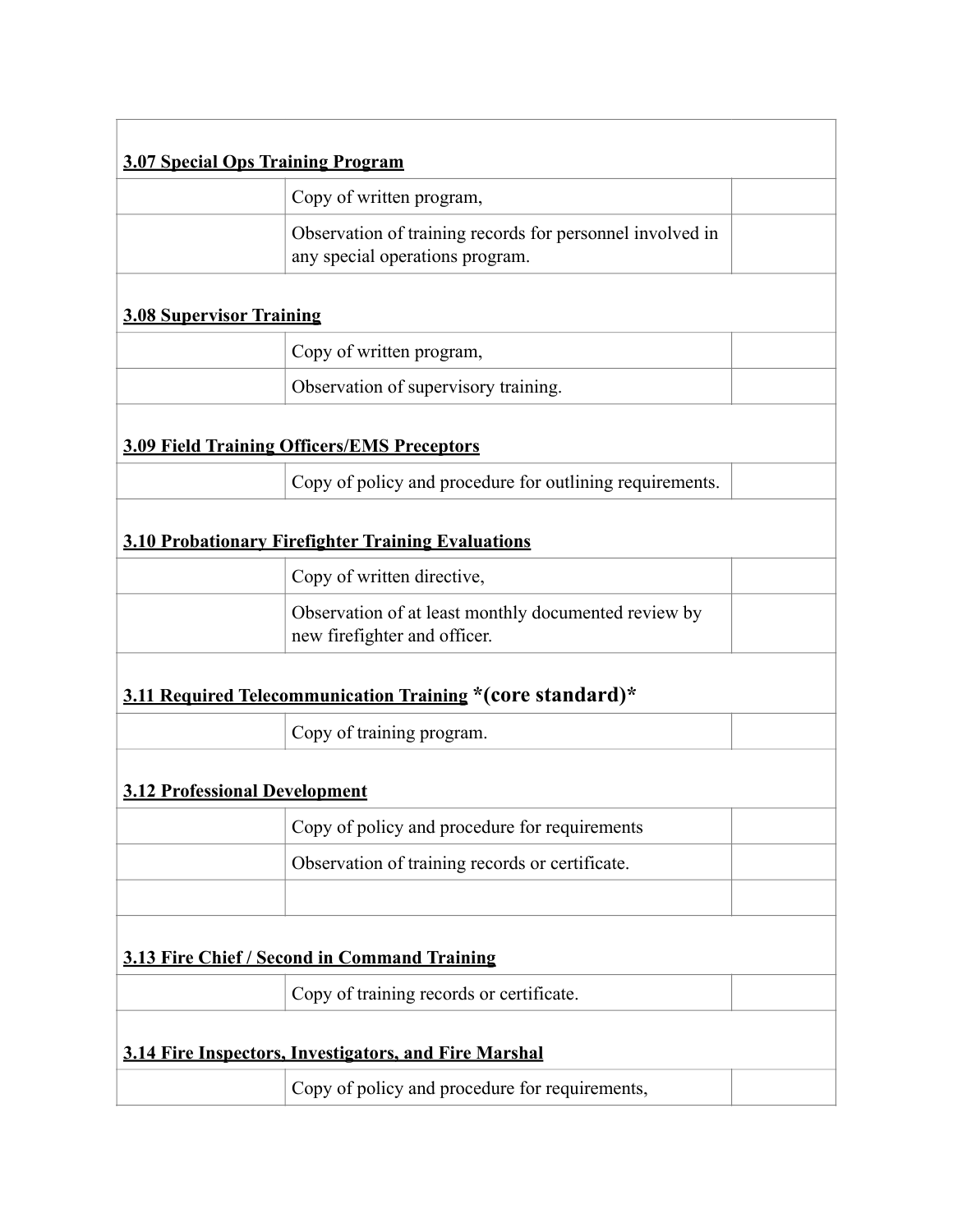|                                 | Observation of training records or certificate.           |  |
|---------------------------------|-----------------------------------------------------------|--|
| <b>3.15 Training Facilities</b> |                                                           |  |
|                                 | Ownership of a fire training facility,                    |  |
|                                 | Copy of an agreement for use of a fire training facility. |  |

## **CHAPTER 4 – SPECIAL OPERATIONS**

Note: A single written policy/directive may cover multiple areas within special operations.

 $\overline{\Gamma}$ 

| 4.01 Rope Rescue (High Angle / Low Angle) |                                                                                                                                                                                                                                         |  |
|-------------------------------------------|-----------------------------------------------------------------------------------------------------------------------------------------------------------------------------------------------------------------------------------------|--|
|                                           | Copy of written policy/directive on response to High Angle/<br>Low Angle rope rescues, Or<br>Copy of written policy/directive on requesting High Angle/<br>Low Angle rope rescue team,                                                  |  |
|                                           | Copy of Mutual Aid Agreement providing request/response<br>of another agency's or regional rope rescue team,                                                                                                                            |  |
|                                           | AHJ has established guideline for on-scene "Accountability"<br>of member, while maintaining member's safety,                                                                                                                            |  |
|                                           | AHJ has established guidelines for members to recognize<br>the need for rope rescue and what initial response is needed<br>to maintain member's safety,                                                                                 |  |
|                                           | AHJ has established a guideline for "Entrance"<br>Requirements",                                                                                                                                                                        |  |
|                                           | AHJ has established job performance requirements for<br>members in rope rescue Level I and Level II job<br>performance requirements per NFPA 1006, Edition 2008,<br>Chapter #6 or equivalent training based on AHJ needs<br>assessment, |  |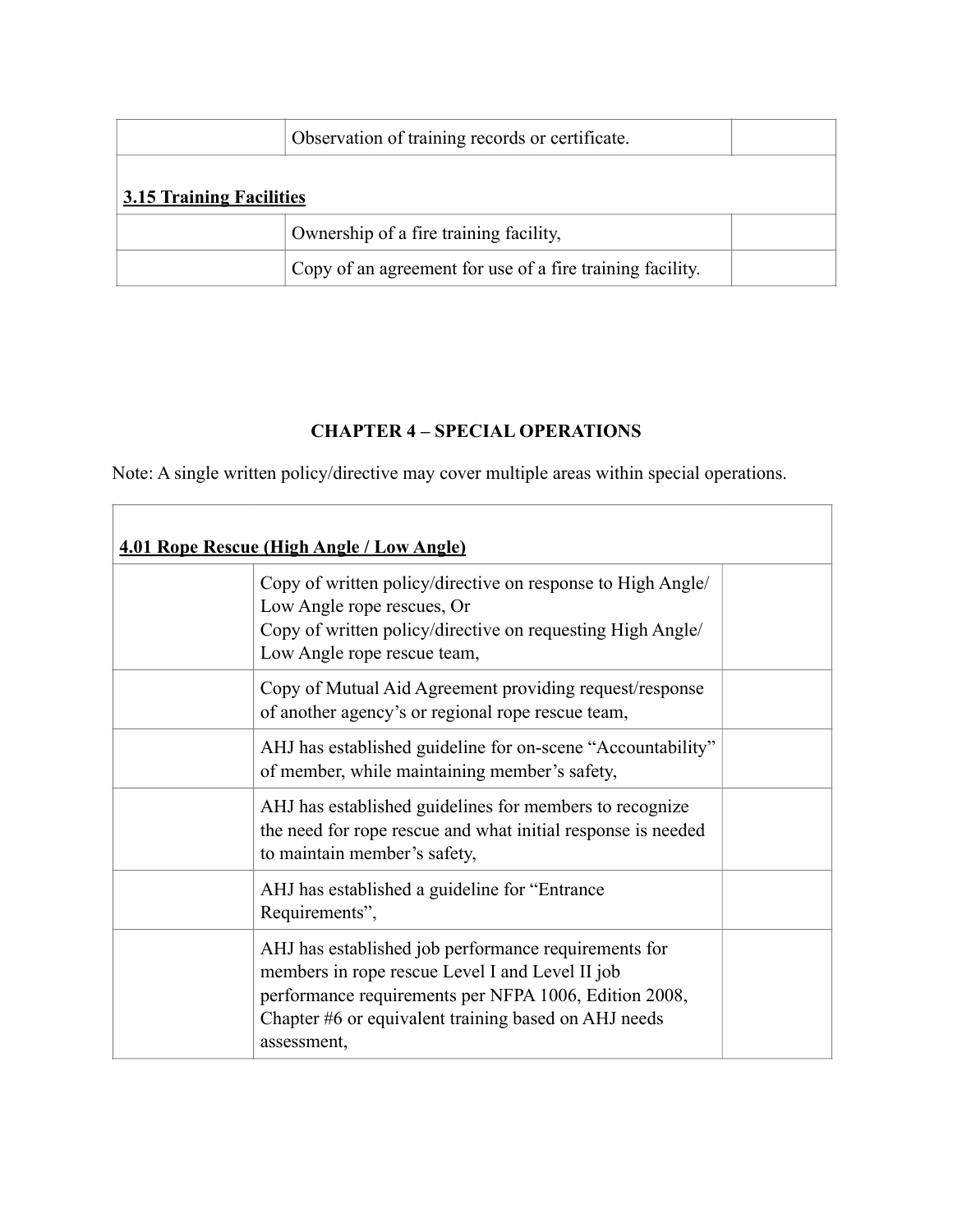| Documentation and Training on rope rescue job<br>performance requirements for members will be kept per AHJ<br>standards,                                                                                                                                                                                                                                                                                                             |  |
|--------------------------------------------------------------------------------------------------------------------------------------------------------------------------------------------------------------------------------------------------------------------------------------------------------------------------------------------------------------------------------------------------------------------------------------|--|
| AHJ has life safety rope (rescue rope), harnesses, and<br>hardware that is used for rope rescue that meets NFPA 1983<br>manufacture standards referenced in NFPA 1500, Edition<br>2007, 7.16.1,                                                                                                                                                                                                                                      |  |
| AHJ has life safety rope (rescue rope) that is rated for<br>"General Use" that is designed to hold the weight of two<br>individuals per NFPA 1983 which is referenced in NFPA<br>1500, Edition 2007, 7.16.2 and 7.16.2.1 and any rope that is<br>not a life safety rope shall be marked in a manner that<br>members can easily recognize it is not to be used for rope<br>rescues or the rope is taken out of service and destroyed, |  |
| AHJ has a guideline on how a life safety rope (rescue rope)<br>is visually and physically inspected before initial usage,<br>annually, and after each use per NFPA 1500, Edition 2007,<br>7.16.3, 7.16.3.1, 7.16.3.2, and 7.16.4 that meets<br>manufactures criteria that allows reuse of the rope and keeps<br>it in service as a life safety rope.                                                                                 |  |
| AHJ keeps records on life safety rope starting when it was<br>placed in-service, usage, visual and physical inspections<br>confirming the life safety rope is still in-service. Each life<br>safety rope will have its own record that will be maintain<br>while the life safety rope is in service, per NFPA 1500,<br>Edition 2007, 7.16.5,                                                                                         |  |
| AHJ has an established process making sure that all<br>specialized equipment is meeting manufacture standards in<br>regards to annual testing, calibrations, and testing to confirm<br>the device is working properly                                                                                                                                                                                                                |  |
| 4.02. Confined Space Rescue *(core standard)*                                                                                                                                                                                                                                                                                                                                                                                        |  |
| Copy of written policy/directive on response to confined<br>space rescues Or<br>Copy of written policy/directive on requesting a confined<br>space rescue team                                                                                                                                                                                                                                                                       |  |
| Copy of Mutual Aid Agreement providing request/response<br>of another agency's or regional confined space rescue team,                                                                                                                                                                                                                                                                                                               |  |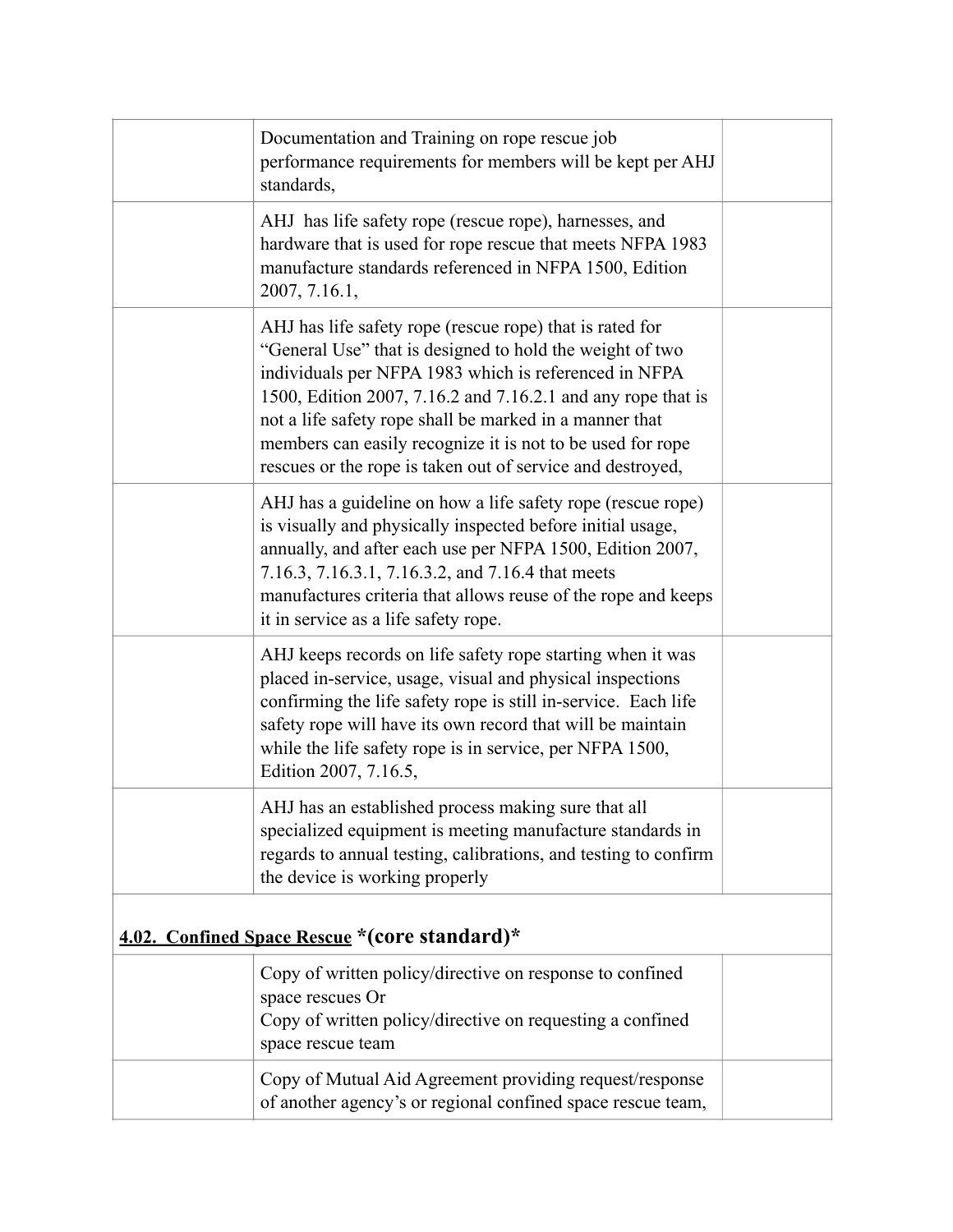| AHJ has established guideline for on-scene "Accountability"<br>of member, while maintaining member's safety.                                                                                                                                                                                                                                        |  |
|-----------------------------------------------------------------------------------------------------------------------------------------------------------------------------------------------------------------------------------------------------------------------------------------------------------------------------------------------------|--|
| AHJ has established guidelines for members to recognize<br>the need for confined space rescue and what initial response<br>is needed to maintain member's safety,                                                                                                                                                                                   |  |
| AHJ has established guidelines for its members entering<br>confined space environment with PPE including SCBA and<br>IDLH detection equipment for confined space rescue or<br>training incidents,                                                                                                                                                   |  |
| AHJ has established guideline for staffing and equipping<br>intervention crew to rescue other members during IDLH<br>environments,                                                                                                                                                                                                                  |  |
| AHJ should reference NFPA 1500, Edition 2007, 8.8 Rapid<br>Intervention for Rescue Members when developing their<br>guideline,                                                                                                                                                                                                                      |  |
| AHJ has established job performance requirements for<br>members in confined space rescue Level I and Level II job<br>performance requirements per NFPA 1006, Edition 2008,<br>Chapter #7 or equivalent training based on AHJ needs<br>assessment,                                                                                                   |  |
| Documentation and Training on confine space rescue job<br>performance requirements for members will be kept per AHJ<br>standards,                                                                                                                                                                                                                   |  |
| AHJ has life safety rope (rescue rope), harnesses, and<br>hardware that is used for rope rescue that meets NFPA 1983<br>manufacture standards referenced in NFPA 1500, Edition<br>2007, 7.16.1,                                                                                                                                                     |  |
| AHJ has life safety rope (rescue rope) that is rated for<br>"General Use" that is designed to hold the weight of two<br>individuals per NFPA 1983 which is referenced in NFPA<br>1500, Edition 2007, 7.16.2 and 7.16.2.1,                                                                                                                           |  |
| AHJ has a guideline on how a life safety rope (rescue rope)<br>is visually and physically inspected before initial usage,<br>annually, and after each use per NFPA 1500, Edition 2007,<br>7.16.3, 7.16.3.1, 7.16.3.2, and 7.16.4 that meets<br>manufactures criteria that allows reuse of the rope and keeps<br>it in service as a life safety rope |  |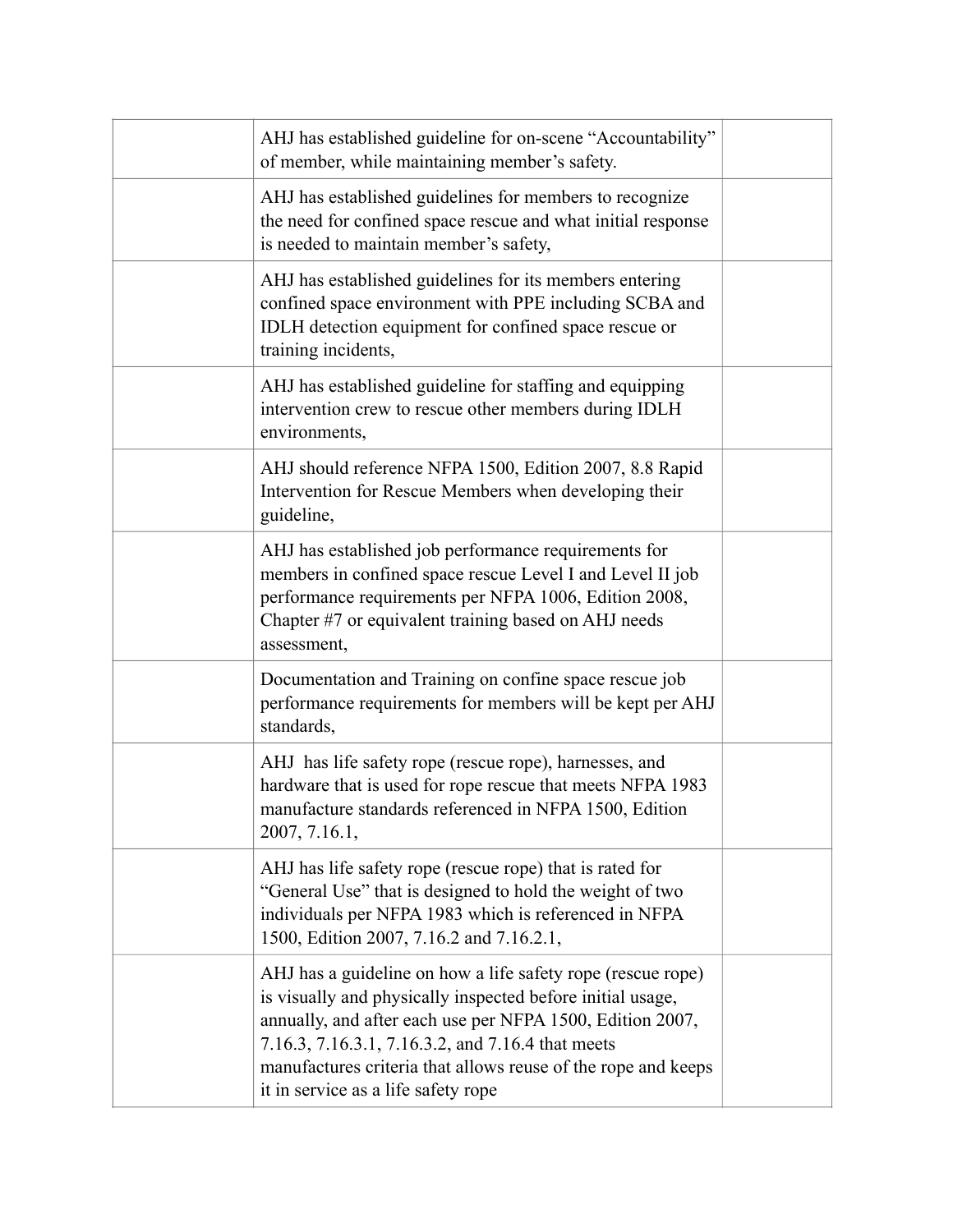| AHJ keeps records on life safety rope starting when it was<br>placed in-service, usage, visual and physical inspections<br>confirming the life safety rope is still in-service. Each life<br>safety rope will have its own record that will be maintain<br>while the life safety rope is in service, per NFPA 1500,<br>Edition 2007, 7.16.5, |  |
|----------------------------------------------------------------------------------------------------------------------------------------------------------------------------------------------------------------------------------------------------------------------------------------------------------------------------------------------|--|
| AHJ has a gas detector that has the minimum detection<br>capabilities of CO, LEL, and Oxygen levels with a guideline<br>that address manufacture maintained standards. This gas<br>detector will be used to identify an IDLH environment<br>during confined space rescue entries,                                                            |  |
| AHJ has an established guideline that all members that<br>maybe called upon to wear a SCBA or Air-Respirators will<br>have an annual fit test, meeting NFPA 1500, Edition 2007,<br>7.12 Fit Testing,                                                                                                                                         |  |
| AHJ has an established process making sure that all<br>specialized equipment is meeting manufacture standards in<br>regards to annual testing, calibrations, and testing to confirm<br>the device is working properly,                                                                                                                       |  |

## **4.03 Trench Rescue \*(core standard)\***

| Copy of written policy/directive on response to trench<br>rescues, Or<br>Copy of written policy/directive on requesting trench rescue<br>team,                                                                              |  |
|-----------------------------------------------------------------------------------------------------------------------------------------------------------------------------------------------------------------------------|--|
| Copy of Mutual Aid Agreement providing request/response<br>of another agency's or regional trench rescue team,                                                                                                              |  |
| AHJ has established guideline for on-scene "Accountability"<br>of member, while maintaining member's safety,                                                                                                                |  |
| AHJ has established guidelines for members to recognize<br>the need for trench rescue and what initial response is<br>needed to maintain member's safety,                                                                   |  |
| AHJ has established guidelines for its members entering<br>trench environment with PPE including SCBA and<br>Immediately Dangerous to Life or Health (IDLH) detection<br>equipment for trench rescue or training incidents, |  |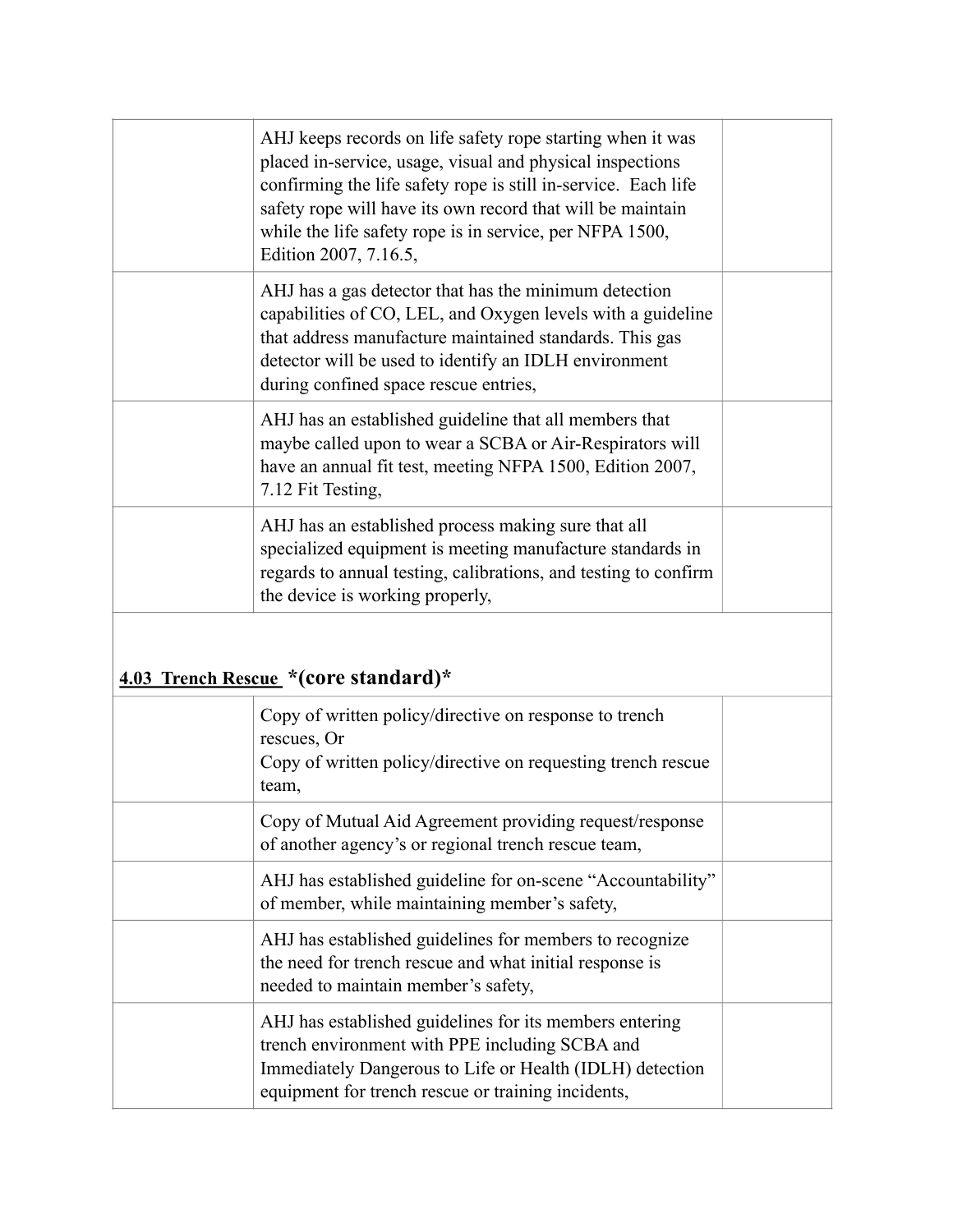| AHJ has established guideline for staffing and equipping<br>intervention crew to rescue other members during IDLH<br>environments,                                                                                                                                                                                                                   |  |
|------------------------------------------------------------------------------------------------------------------------------------------------------------------------------------------------------------------------------------------------------------------------------------------------------------------------------------------------------|--|
| AHJ has established a guideline for "Entrance<br>Requirements",                                                                                                                                                                                                                                                                                      |  |
| AHJ has established job performance requirements for<br>members in trench rescue Level I and Level II job<br>performance requirements per NFPA 1006, Edition 2008,<br>Chapter $# 8$ or equivalent training based on AHJ needs<br>assessment,                                                                                                         |  |
| Documentation and Training on trench rescue job<br>performance requirements for members will be kept per AHJ<br>standards,                                                                                                                                                                                                                           |  |
| AHJ has life safety rope (rescue rope), harnesses, and<br>hardware that is used for rope rescue that meets NFPA 1983<br>manufacture standards referenced in NFPA 1500, Edition<br>2007, 7.16.1,                                                                                                                                                      |  |
| AHJ has life safety rope (rescue rope) that is rated for<br>"General Use" that is designed to hold the weight of two<br>individuals per NFPA 1983 which is referenced in NFPA<br>1500, Edition 2007, 7.16.2 and 7.16.2.1,                                                                                                                            |  |
| AHJ has a guideline on how a life safety rope (rescue rope)<br>is visually and physically inspected before initial usage,<br>annually, and after each use per NFPA 1500, Edition 2007,<br>7.16.3, 7.16.3.1, 7.16.3.2, and 7.16.4 that meets<br>manufactures criteria that allows reuse of the rope and keeps<br>it in service as a life safety rope. |  |
| AHJ keeps records on life safety rope starting when it was<br>placed in-service, usage, visual and physical inspections<br>confirming the life safety rope is still in-service. Each life<br>safety rope will have its own record that will be maintain<br>while the life safety rope is in service, per NFPA 1500,<br>Edition 2007, 7.16.5,         |  |
| AHJ has a gas detector that has the minimum detection<br>capabilities of CO, LEL, and Oxygen levels with a guideline<br>that address manufacture maintained standards. This gas<br>detector will be used to identify an IDLH environment<br>during trench rescue entries                                                                             |  |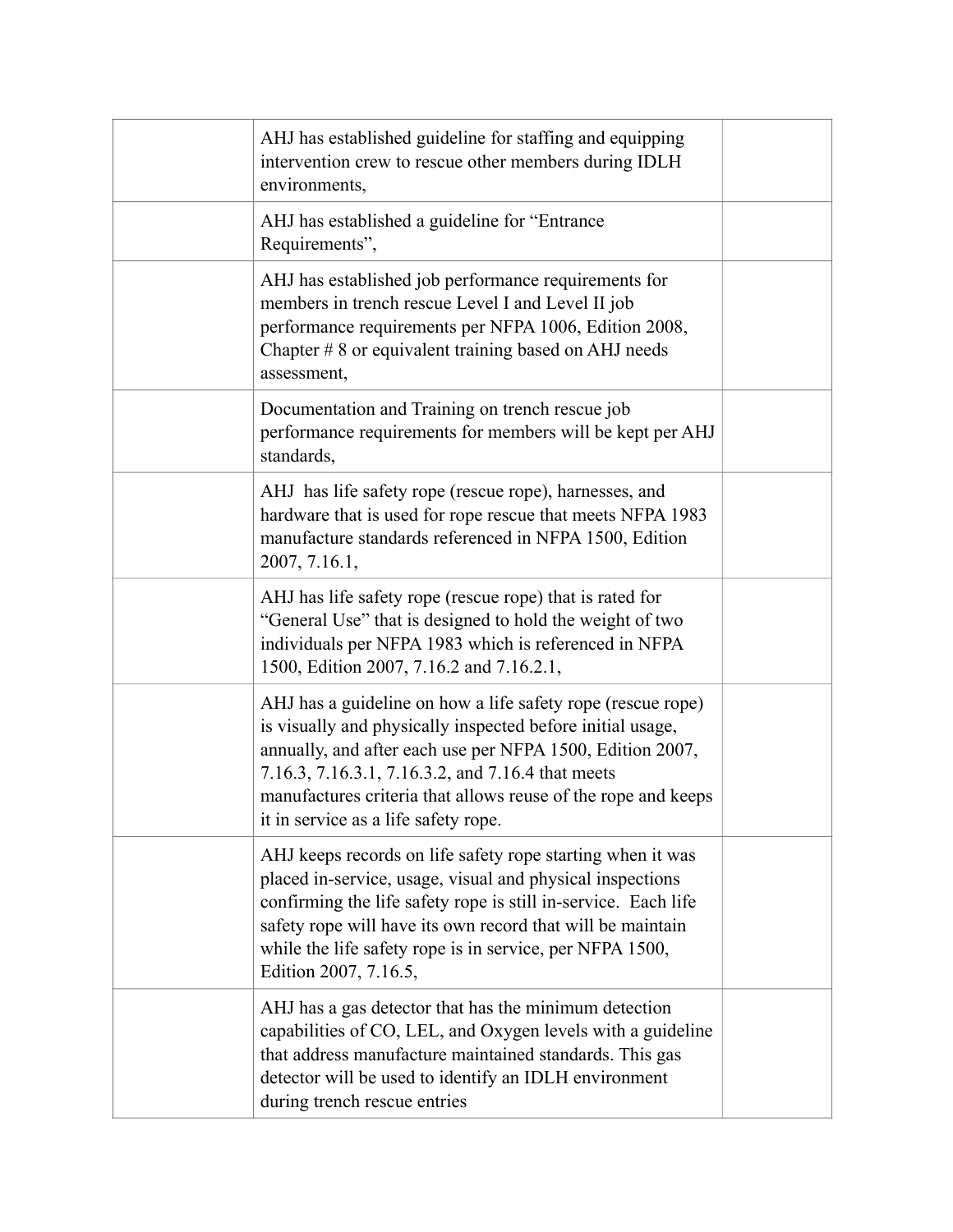|                                        | AHJ has an established guideline that all members that<br>maybe called upon to wear a SCBA or Air-Respirators will<br>have an annual fit test, meeting NFPA 1500, Edition 2007,<br>7.12 Fit Testing,                   |  |
|----------------------------------------|------------------------------------------------------------------------------------------------------------------------------------------------------------------------------------------------------------------------|--|
|                                        | AHJ has an established process making sure that all<br>specialized equipment is meeting manufacture standards in<br>regards to annual testing, calibrations, and testing to confirm<br>the device is working properly. |  |
| <b>4.04 Structural Collapse Rescue</b> |                                                                                                                                                                                                                        |  |
|                                        | Copy of written policy/directive on response to structural<br>collapse rescue, Or<br>Copy of written policy/directive on requesting structural<br>collapse team,                                                       |  |
|                                        | Copy of Mutual Aid Agreement providing request/response<br>of other agencies, regional, or state structural collapse rescue<br>team,                                                                                   |  |
|                                        | AHJ has established guideline for on-scene "Accountability"<br>of member, while maintaining member's safety,                                                                                                           |  |
|                                        | AHJ has established guidelines for members to recognize<br>the need for structural collapse rescue and what initial<br>response is needed to maintain member's safety,                                                 |  |
|                                        | AHJ has established guidelines for its members entering<br>structural collapse environment with PPE including SCBA<br>and IDLH detection equipment for structural collapse rescue<br>or training incidents,            |  |
|                                        | AHJ has established guideline for staffing and equipping<br>intervention crew to rescue other members during IDLH<br>environments,                                                                                     |  |
|                                        | AHJ has established guideline when air-purifying respirators<br>(APRs) and powered air-purifying respirators (PAPRs) can<br>be worn by its members,                                                                    |  |
|                                        | AHJ has established a guideline for "Entrance"<br>Requirements",                                                                                                                                                       |  |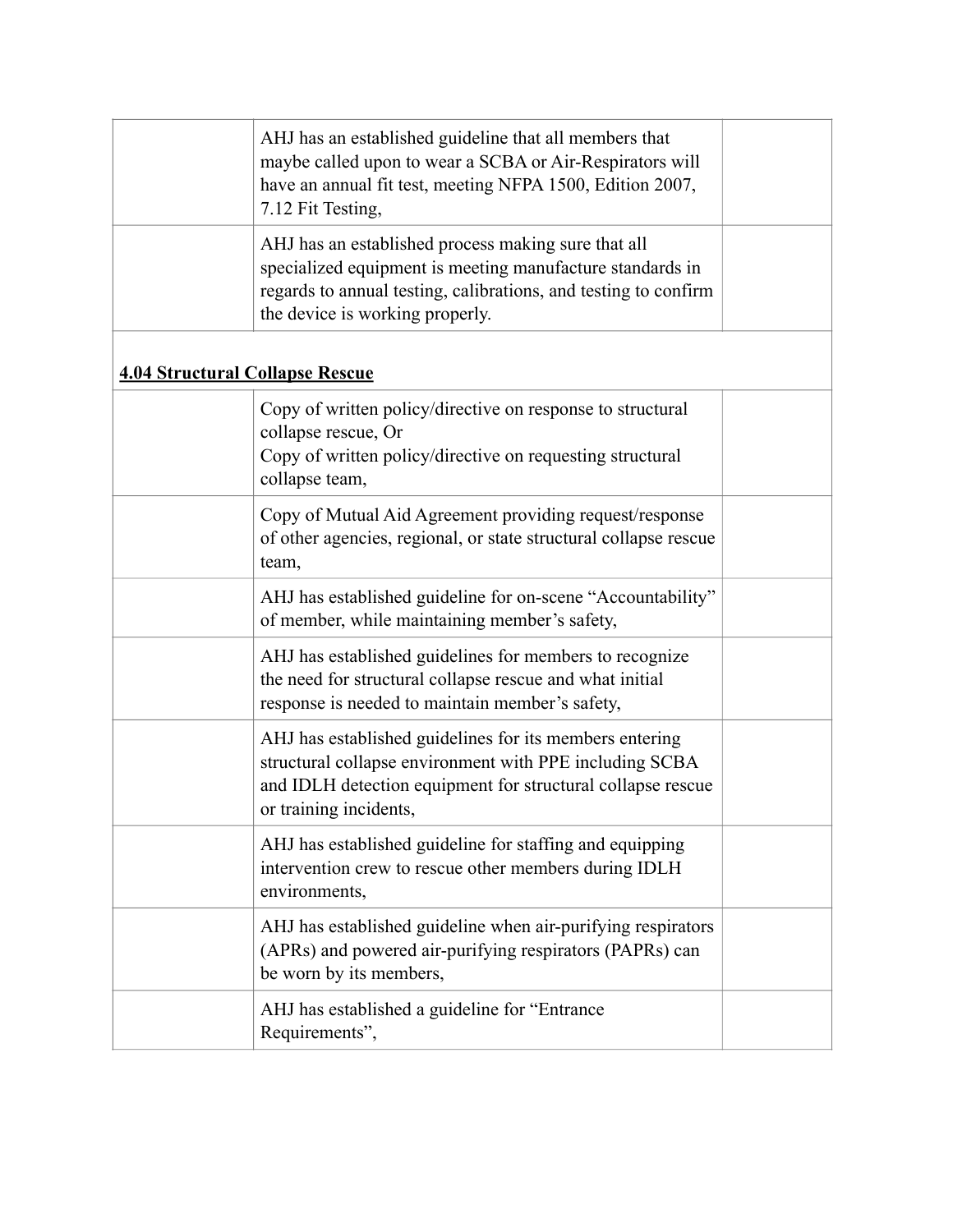| AHJ has established job performance requirements for<br>members in structural collapse rescue Level I and Level II<br>job performance requirements per NFPA 1006, Edition<br>2008, Chapter #9 or equivalent training based on AHJ needs<br>assessment,                                                                                               |  |
|------------------------------------------------------------------------------------------------------------------------------------------------------------------------------------------------------------------------------------------------------------------------------------------------------------------------------------------------------|--|
| Documentation and Training on structural collapse rescue<br>job performance requirements for members will be kept per<br>AHJ standards,                                                                                                                                                                                                              |  |
| AHJ has life safety rope (rescue rope), harnesses, and<br>hardware that is used for rope rescue that meets NFPA 1983<br>manufacture standards referenced in NFPA 1500, Edition<br>2007, 7.16.1,                                                                                                                                                      |  |
| AHJ has life safety rope (rescue rope) that is rated for<br>"General Use" that is designed to hold the weight of two<br>individuals per NFPA 1983 which is referenced in NFPA<br>1500, Edition 2007, 7.16.2 and 7.16.2.1,                                                                                                                            |  |
| AHJ has a guideline on how a life safety rope (rescue rope)<br>is visually and physically inspected before initial usage,<br>annually, and after each use per NFPA 1500, Edition 2007,<br>7.16.3, 7.16.3.1, 7.16.3.2, and 7.16.4 that meets<br>manufactures criteria that allows reuse of the rope and keeps<br>it in service as a life safety rope, |  |
| AHJ keeps records on life safety rope starting when it was<br>placed in-service, usage, visual and physical inspections<br>confirming the life safety rope is still in-service. Each life<br>safety rope will have its own record that will be maintain<br>while the life safety rope is in service, per NFPA 1500,<br>Edition 2007, 7.16.5,         |  |
| AHJ has a gas detector that has the minimum detection<br>capabilities of CO, LEL, and Oxygen levels with a guideline<br>that address manufacture maintained standards. This gas<br>detector will be used to identify an IDLH environment<br>during structural collapse rescue entries,                                                               |  |
| AHJ has an established guideline that all members that<br>maybe called upon to wear a SCBA or Air-Respirators will<br>have an annual fit test, meeting NFPA 1500, Edition 2007,<br>7.12 Fit Testing,                                                                                                                                                 |  |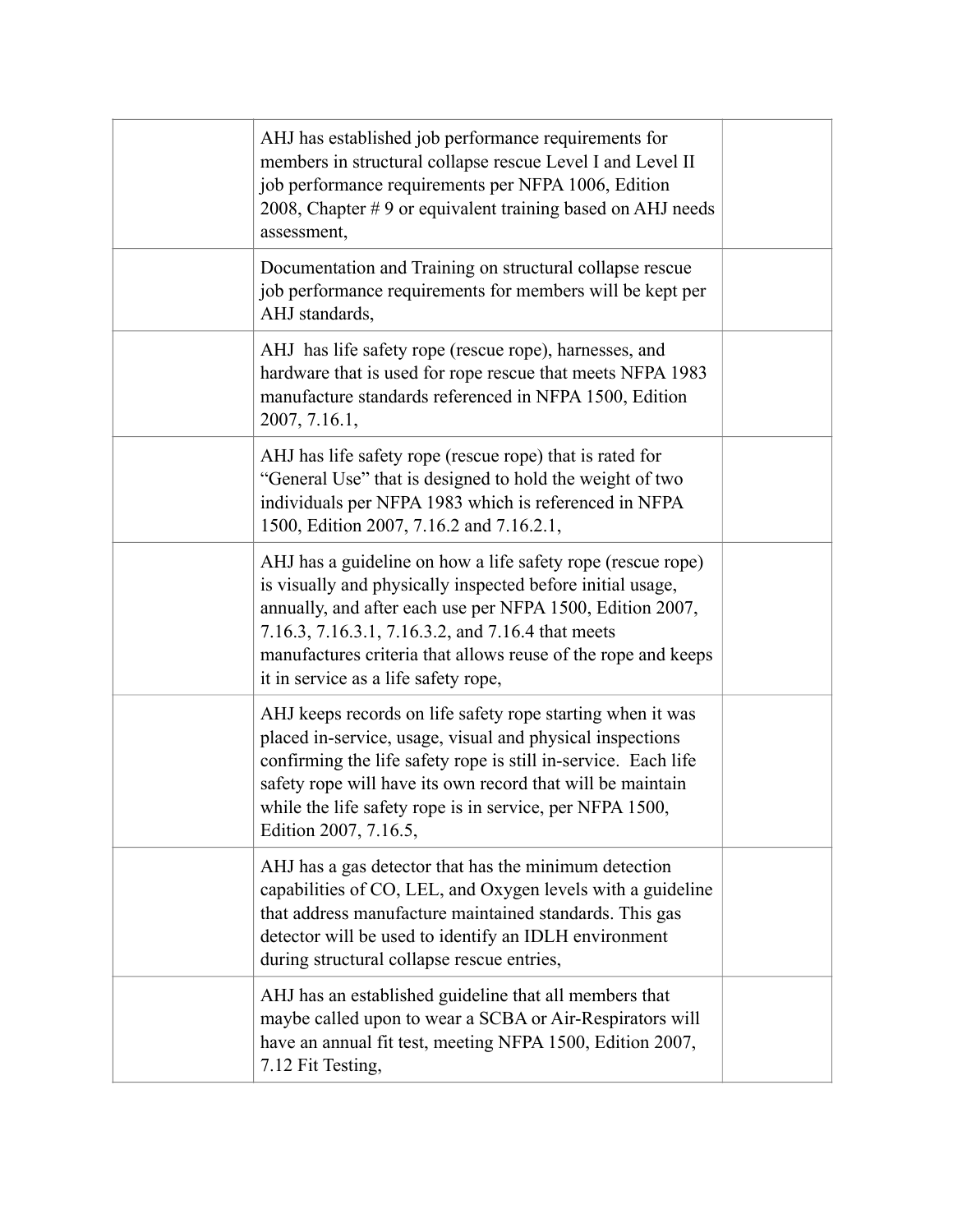|                                | AHJ has an established process making sure that all<br>specialized equipment is meeting manufacture standards in<br>regards to annual testing, calibrations, and testing to confirm<br>the device is working properly.                                                                                                  |  |
|--------------------------------|-------------------------------------------------------------------------------------------------------------------------------------------------------------------------------------------------------------------------------------------------------------------------------------------------------------------------|--|
| <b>4.05 Swift Water Rescue</b> |                                                                                                                                                                                                                                                                                                                         |  |
|                                | Copy of written policy/directive on response to swift water<br>rescues, Or<br>Copy of written policy/directive on requesting Swift Water<br>Rescue Team,                                                                                                                                                                |  |
|                                | Copy of Mutual Aid Agreement providing request/response<br>of another agency's or regional swift water rescue team,                                                                                                                                                                                                     |  |
|                                | AHJ has established guideline for on-scene "Accountability"<br>of member, while maintaining member's safety,                                                                                                                                                                                                            |  |
|                                | AHJ has established guidelines for members to recognize<br>the need for swift water rescue and what initial response is<br>needed to maintain member's safety,                                                                                                                                                          |  |
|                                | AHJ has established guidelines on when its members need<br>to wear personal flotation device that meet U.S. Coast Guard<br>requirements, per NFPA 1500, Edition 2007 8.5.24 and<br>reference NFPA 1670, Edition 2009, 9.3.4 to other<br>equipment that should be provide for members safety during<br>water operations, |  |
|                                | AHJ has established a guideline for "Entrance<br>Requirements",                                                                                                                                                                                                                                                         |  |
|                                | AHJ has established job performance requirements for<br>members in swift water rescue Level I and Level II job<br>performance requirements per NFPA 1006, Edition 2008,<br>Chapter $# 12$ or equivalent training based on AHJ needs<br>assessment,                                                                      |  |
|                                | Documentation and Training on rope rescue job<br>performance requirements for members will be kept per AHJ<br>standards,                                                                                                                                                                                                |  |
|                                | AHJ has life safety rope (rescue rope), harnesses, and<br>hardware that is used for rope rescue that meets NFPA 1983<br>manufacture standards referenced in NFPA 1500, Edition<br>2007, 7.16.1,                                                                                                                         |  |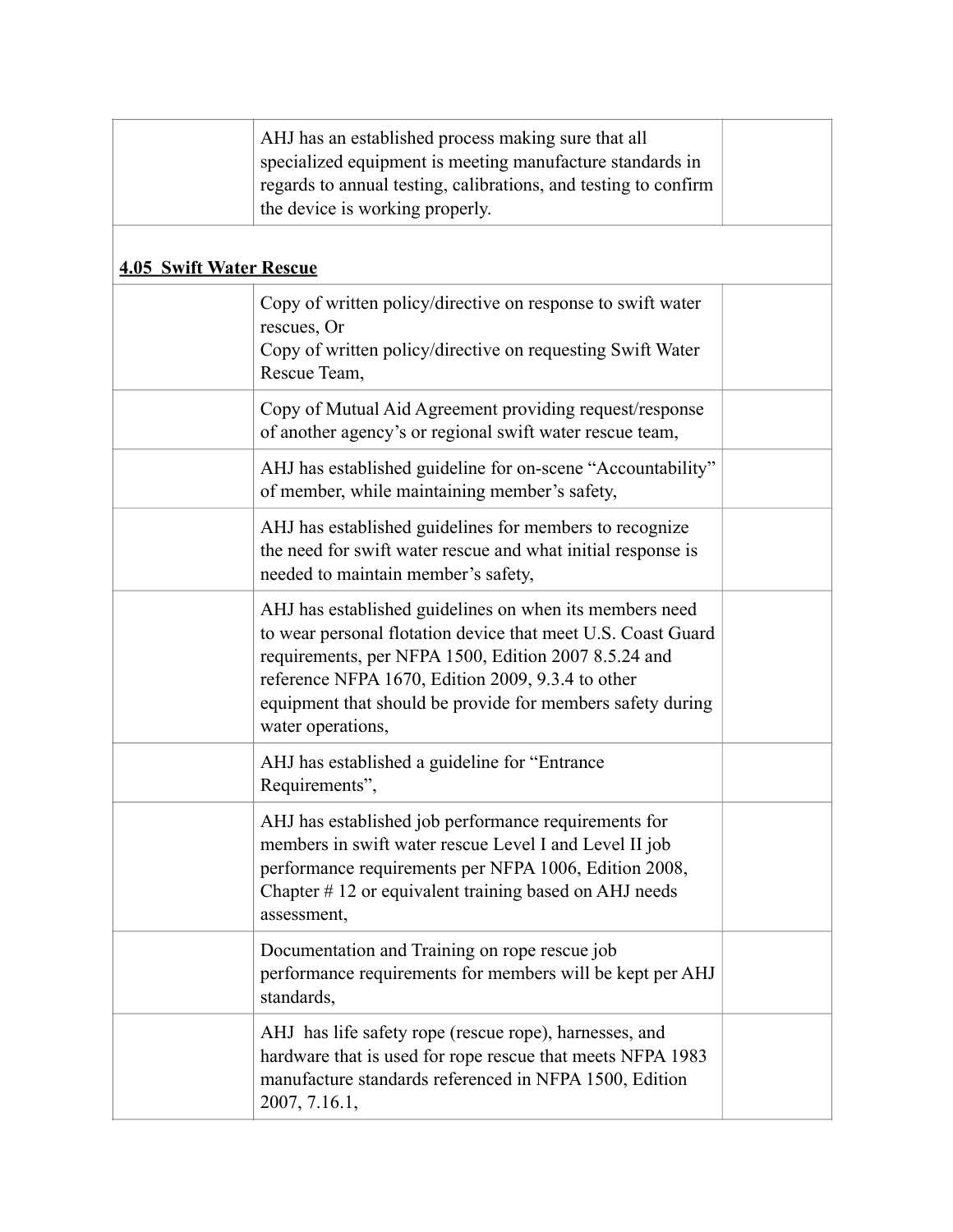|                | AHJ has life safety rope (rescue rope) that is rated for<br>"General Use" that is designed to hold the weight of two<br>individuals per NFPA 1983 which is referenced in NFPA<br>1500, Edition 2007, 7.16.2 and 7.16.2.1 and any rope that is<br>not a life safety rope shall be marked in a manner that<br>members can easily recognize it is not to be used for rope<br>rescues or the rope is taken out of service and destroyed, |  |
|----------------|--------------------------------------------------------------------------------------------------------------------------------------------------------------------------------------------------------------------------------------------------------------------------------------------------------------------------------------------------------------------------------------------------------------------------------------|--|
|                | AHJ has a guideline on how a life safety rope (rescue rope)<br>is visually and physically inspected before initial usage,<br>annually, and after each use per NFPA 1500, Edition 2007,<br>7.16.3, 7.16.3.1, 7.16.3.2, and 7.16.4 that meets<br>manufactures criteria that allows reuse of the rope and keeps<br>it in service as a life safety rope,                                                                                 |  |
|                | AHJ keeps records on life safety rope starting when it was<br>placed in-service, usage, visual and physical inspections<br>confirming the life safety rope is still in-service. Each life<br>safety rope will have its own record that will be maintain<br>while the life safety rope is in service, per NFPA 1500,<br>Edition 2007, 7.16.5,                                                                                         |  |
|                | AHJ has an established process making sure that all<br>specialized equipment is meeting manufacture standards in<br>regards to annual testing, calibrations, and testing to confirm<br>the device is working properly.                                                                                                                                                                                                               |  |
| 4.06 Dive Team |                                                                                                                                                                                                                                                                                                                                                                                                                                      |  |
|                | Copy of written policy/directive on response to water<br>search/rescues, Or<br>Copy of written policy/directive on requesting dive team,                                                                                                                                                                                                                                                                                             |  |
|                | Copy of Mutual Aid Agreement providing request/response<br>of another agency's or regional dive team,                                                                                                                                                                                                                                                                                                                                |  |
|                | AHJ has established guideline for on-scene "Accountability"<br>of member, while maintaining member's safety,                                                                                                                                                                                                                                                                                                                         |  |
|                | AHJ has established guidelines for members to recognize<br>the need for underwater dive search/rescue and what initial<br>response is needed to maintain member's safety,                                                                                                                                                                                                                                                            |  |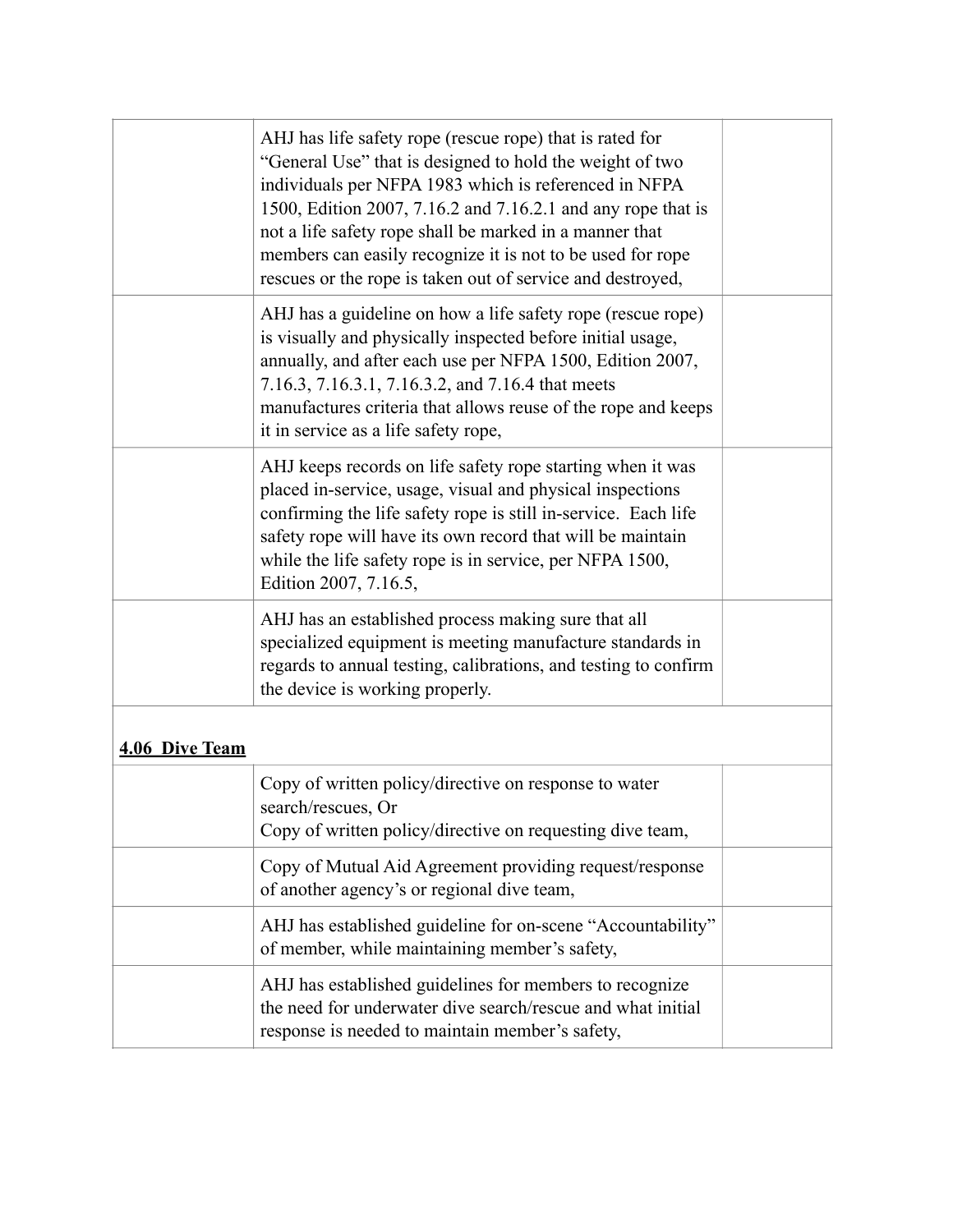| AHJ has established guidelines on when its members need<br>to wear personal flotation device that meet U.S. Coast Guard<br>requirements, per NFPA 1500, Edition 2007 8.5.24 and<br>reference NFPA 1670, Edition 2009, 9.3.4 to other<br>equipment that should be provide for members safety during<br>water operations |  |
|------------------------------------------------------------------------------------------------------------------------------------------------------------------------------------------------------------------------------------------------------------------------------------------------------------------------|--|
| AHJ has established a guideline for "Entrance"<br>Requirements",                                                                                                                                                                                                                                                       |  |
| AHJ has established job performance requirements for<br>members in underwater dive search/rescue Level I and Level<br>II job performance requirements per NFPA 1006, Edition<br>2008, Chapter #13 or equivalent training based on AHJ<br>needs assessment,                                                             |  |
| Documentation and Training on underwater dive search/<br>rescue job performance requirements for members will be<br>kept per AHJ standards,                                                                                                                                                                            |  |
| AHJ has established guidelines to confirm that "Grade E"<br>breathing air for dive tanks during dive operations per NFPA<br>1670, Edition 2009, 4.4.2.4.3,                                                                                                                                                             |  |
| AHJ has an established process making sure that all<br>specialized equipment is meeting manufacture standards in<br>regards to annual testing, calibrations, and testing to confirm<br>the device is working properly,                                                                                                 |  |
| 4.07 Hazardous Materials * (core standard)*                                                                                                                                                                                                                                                                            |  |
| Copy of written policy/directive on response to hazardous<br>materials incidents, Or<br>Copy of written policy/directive on requesting hazardous<br>materials team,                                                                                                                                                    |  |
| Copy of Mutual Aid Agreement providing request/response<br>of another agency's or regional hazardous material team,                                                                                                                                                                                                    |  |
| AHJ has established guideline for on-scene "Accountability"<br>of member, while maintaining member's safety,                                                                                                                                                                                                           |  |
| AHJ has established guideline for members to recognize the<br>need for hazard materials event and what initial response is<br>needed to maintain member's safety,                                                                                                                                                      |  |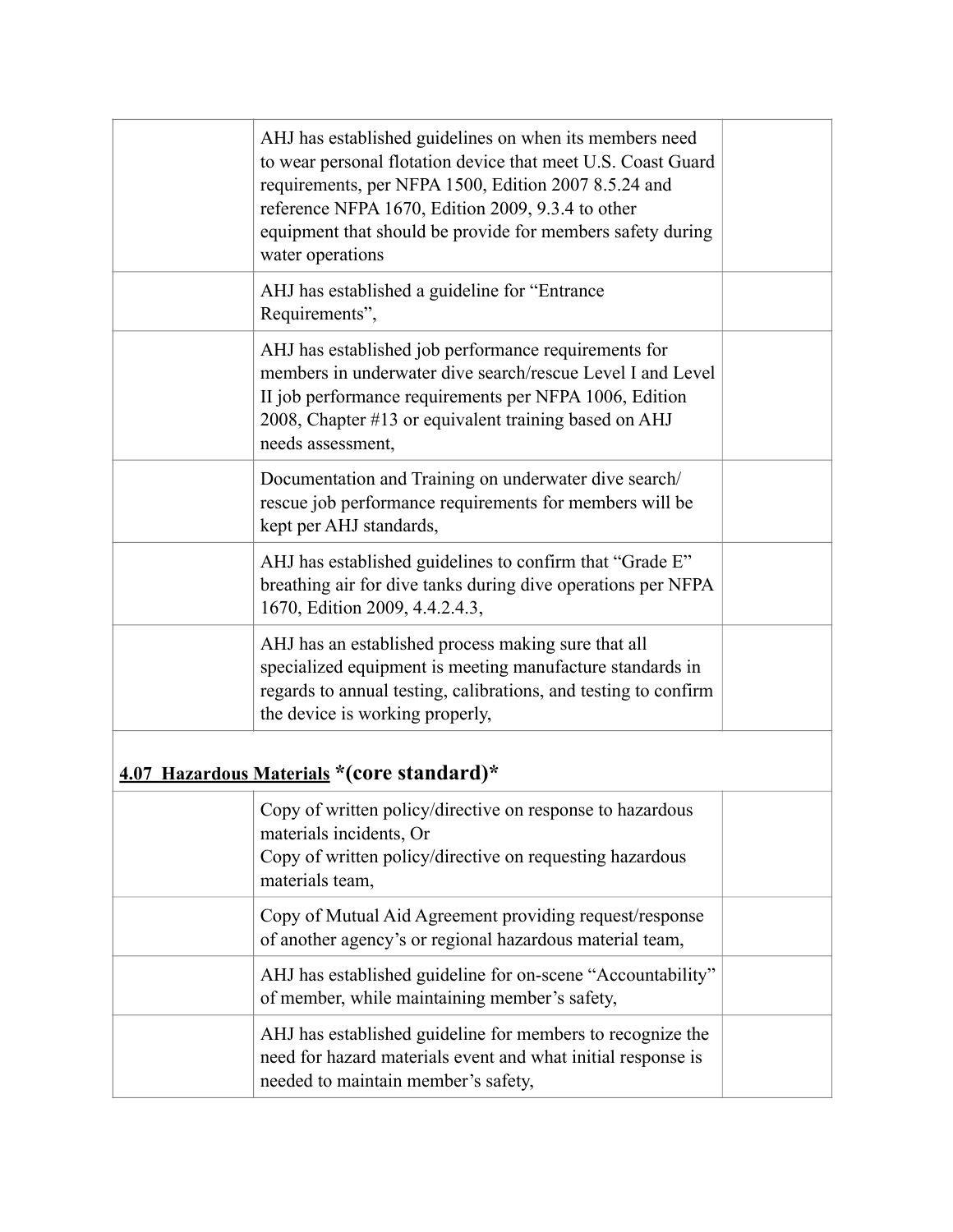| AHJ has established guideline to establishing Hazard<br>Control Zones (Hot, Warm, and Cold), per NFPA 1500,<br>Edition 2007, 8.6.2 hazard control zones,                                                                                                                                                                                          |  |
|---------------------------------------------------------------------------------------------------------------------------------------------------------------------------------------------------------------------------------------------------------------------------------------------------------------------------------------------------|--|
| AHJ has established guideline for its members entering<br>hazmat environment with PPE including SCBA and IDLH<br>detection equipment for hazmat incidents or training<br>incidents,                                                                                                                                                               |  |
| AHJ has established guideline for staffing and equipping<br>intervention crew to rescue other members during IDLH<br>environments,                                                                                                                                                                                                                |  |
| AHJ has established guideline when air-purifying respirators<br>(APRs) and powered air-purifying respirators (PAPRs) can<br>be worn by its members; AHJ should reference NFPA 1500,<br>Edition 2007, 7.8.3.1, 7.8.3.2, 7.11.2 Supplied-Air<br>Respirators and 7.11.3 Full Face-piece Air-Purifying<br>Respirators when developing this guideline, |  |
| AHJ has established a guideline for "Entrance<br>Requirements",                                                                                                                                                                                                                                                                                   |  |
| AHJ has established job performance competencies for the<br>member's during a hazardous material incident per NFPA<br>472, Edition 2007, Chapter #4, #5, #6 and #7 or equivalent<br>training based on AHJ needs assessment,                                                                                                                       |  |
| AHJ has established job performance competencies for the<br>incident commander during a hazardous material incident<br>per NFPA 472, Edition 2007, Chapter # 8 or equivalent<br>training based on AHJ needs assessment,                                                                                                                           |  |
| AHJ will have all members that are hazardous material<br>technician level meet Texas Commission on Fire Protection<br>continuing education standards, per Title 37, Part 13,<br>Chapter 441, Rule 444.17 requirements,                                                                                                                            |  |
| Documentation and Training on rope rescue job<br>performance requirements for members will be kept per AHJ<br>standards.                                                                                                                                                                                                                          |  |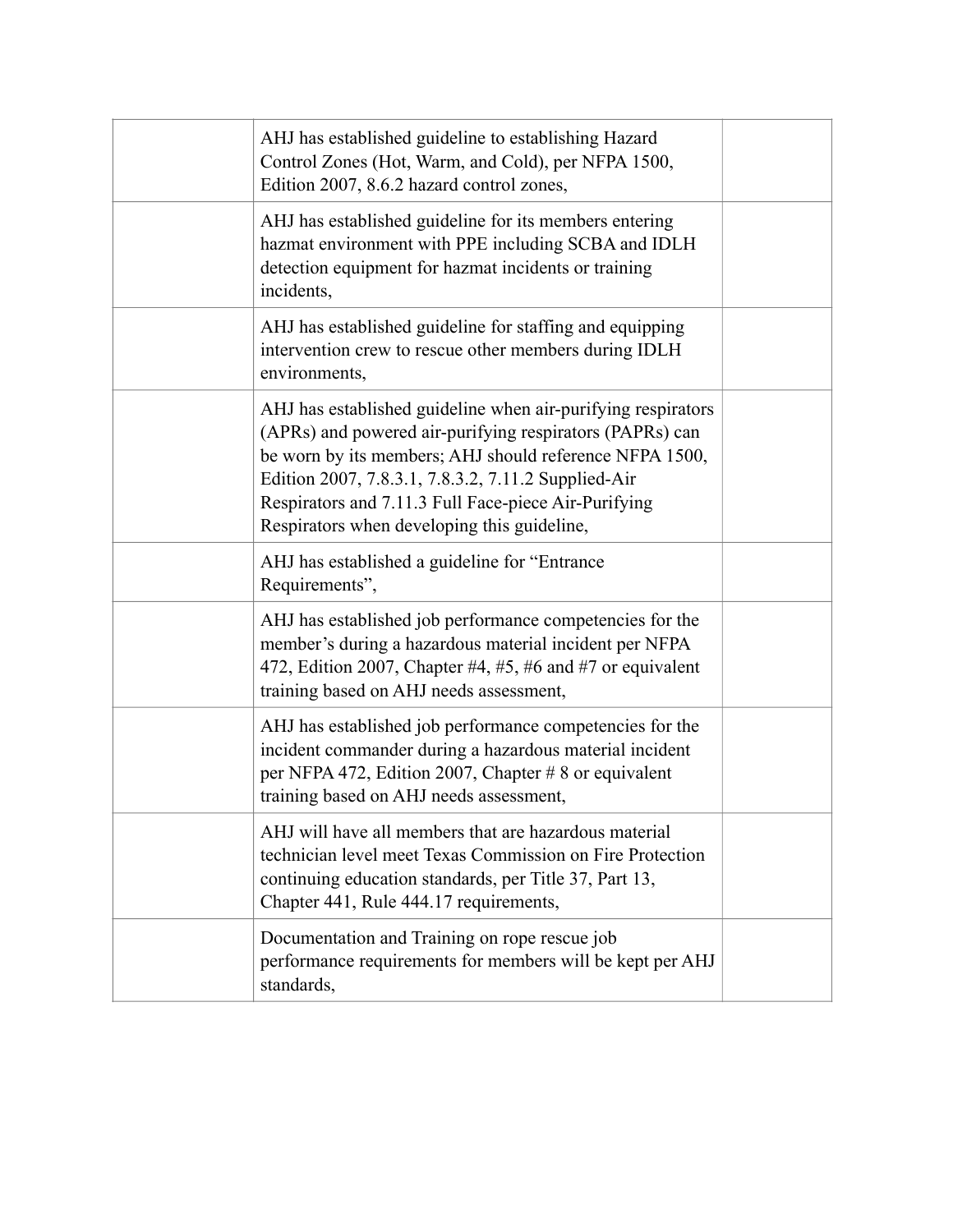| AHJ has a gas detector that has the minimum detection<br>capabilities of CO, LEL, and Oxygen levels with a guideline<br>that address manufacture maintained standards. Gas detector<br>will be used to identify an IDLH environment during hazmat<br>entries,                                                                                                                      |  |
|------------------------------------------------------------------------------------------------------------------------------------------------------------------------------------------------------------------------------------------------------------------------------------------------------------------------------------------------------------------------------------|--|
| AHJ hazmat ensembles that meet NFPA 1991 Standard on<br>Vapor-Protective Ensembles for Hazmat Material<br>Emergencies and NFPA 1992 Standard of Liquid Splash-<br>Protective Ensembles and Clothing for Hazmat Materials<br>Emergencies shall be cared for per manufactures<br>recommended standards in regards to annual testing<br>standards and climate controlled requirements |  |
| AHJ has an established process making sure that all<br>specialized equipment is meeting manufacture standards in<br>regards to annual testing, calibrations, and testing to confirm<br>the device is working properly,                                                                                                                                                             |  |

## **CHAPTER 5 – RECORDS AND INFORMATION MANAGEMENT**

| <u>5.01 Privacy and Security of Records</u> *(core standard)* |                                                         |  |
|---------------------------------------------------------------|---------------------------------------------------------|--|
|                                                               | Copy of written directive,                              |  |
|                                                               | Copy of training record of records management designee, |  |
|                                                               | Observation of security of records On-Site.             |  |
| <b>5.02 Records Retention</b>                                 |                                                         |  |
|                                                               | Copy of written directive                               |  |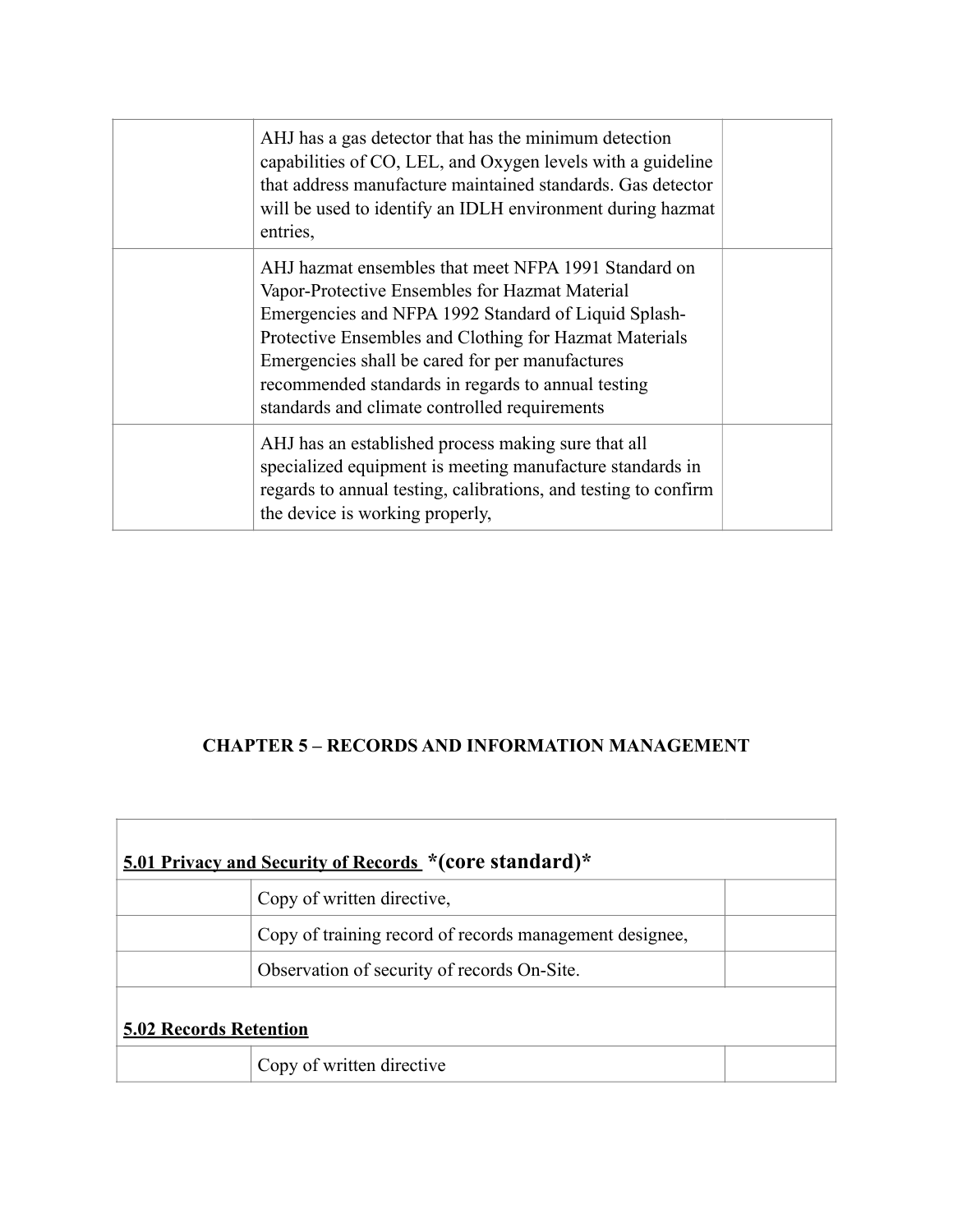|                                                   | Copy of records retention plan or procedures, (may be copy<br>of city plan or maybe in department policy).                                                       |  |
|---------------------------------------------------|------------------------------------------------------------------------------------------------------------------------------------------------------------------|--|
| 5.03 Release of Information                       |                                                                                                                                                                  |  |
|                                                   | Copy of written directive, (should address what information<br>is releasable and what is not, and who is responsible for<br>releasing information from reports), |  |
|                                                   | Proof of training of employees in policy, Or<br>Proof of receipt of copy of policy by employees,                                                                 |  |
|                                                   | Proof of training of appropriate employees in Open Record<br>Act.                                                                                                |  |
|                                                   | 5.04 Public Information Officer (P.I.O.)                                                                                                                         |  |
|                                                   | Copy of document appointing or informing agency who is<br>P.I.O.,                                                                                                |  |
|                                                   | Copy of training record, lesson plan or training certificate in<br>Public Information or Media Relations.                                                        |  |
| 5.05 Data/Statistical Reporting *(core standard)* |                                                                                                                                                                  |  |
|                                                   | Copy of report submissions.                                                                                                                                      |  |

## **CHAPTER 6 - FIRE OPERATIONS**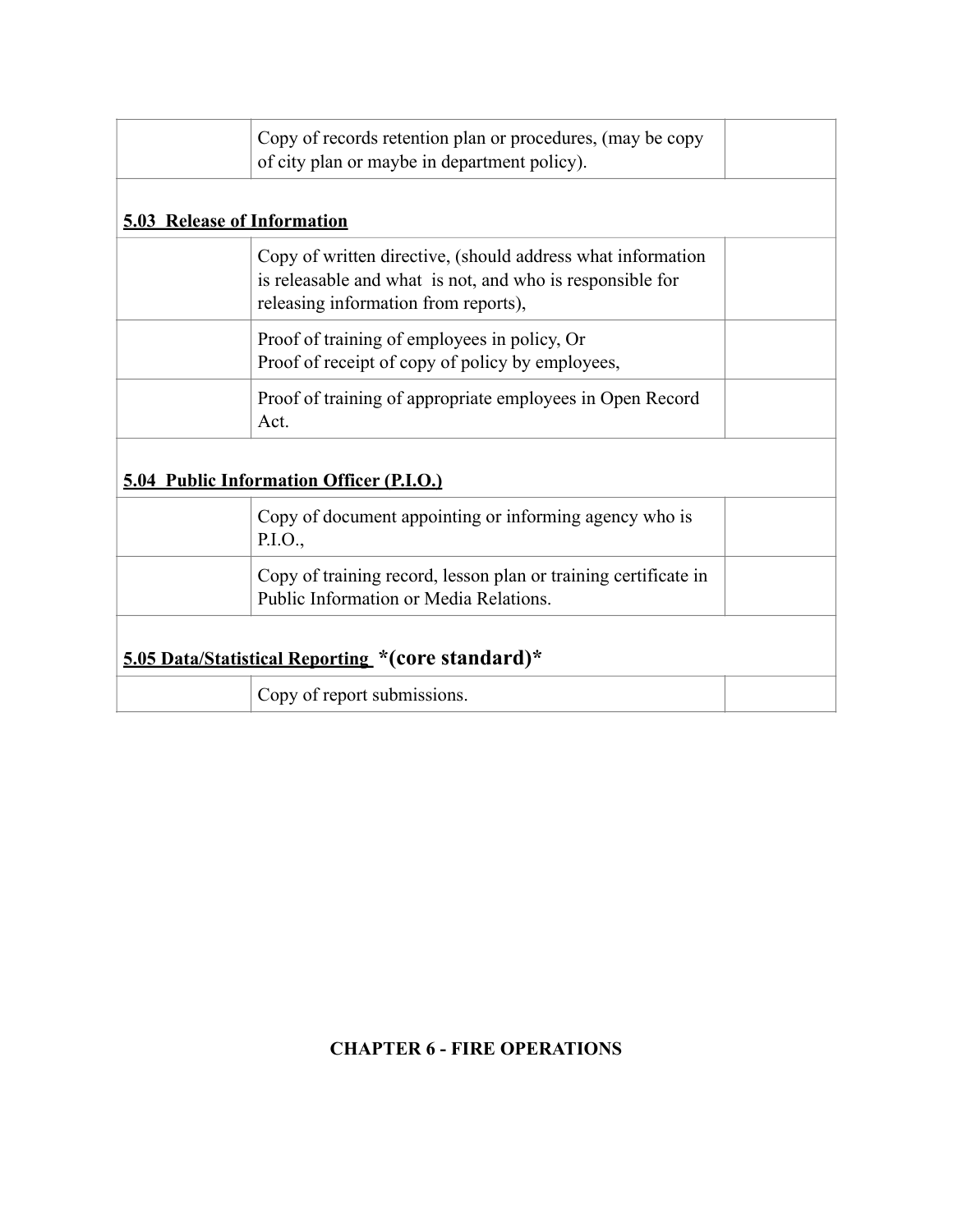| <u>6.01 24-Hour Fire Service Response to Emergency Situations</u> * (core standard)* |                                                                                                   |  |
|--------------------------------------------------------------------------------------|---------------------------------------------------------------------------------------------------|--|
|                                                                                      | Staffing schedule,                                                                                |  |
|                                                                                      | Staffing plan that demonstrates the community needs.                                              |  |
|                                                                                      | 6.02 Inspection of Fire Vehicle and Equipment * (core standard)*                                  |  |
|                                                                                      | Documented requirement for apparatus/equipment to be<br>checked prior to each operational period, |  |
|                                                                                      | Copy of apparatus checklist, if used.                                                             |  |
| 6.03 Alarms                                                                          |                                                                                                   |  |
|                                                                                      | Copy of written directive,                                                                        |  |
|                                                                                      | Proof of training of members in policy.                                                           |  |
|                                                                                      | 6.04 Pre-Fire Plan Target Hazards and/or All Commercial Occupancies                               |  |
|                                                                                      | Copy of procedure or written directive,                                                           |  |
|                                                                                      | Copies of pre-fire plans for commercial occupancies.                                              |  |
|                                                                                      | <b>6.05 Hydrant Maintance Program</b>                                                             |  |
|                                                                                      | Copy of procedure or written directive,                                                           |  |
|                                                                                      | Copy of or observation of documentation associated with the<br>performance of said testing,       |  |
| <b>6.06 Post-Incident Analysis Program</b>                                           |                                                                                                   |  |
|                                                                                      | Copy of procedure or written directive.                                                           |  |
|                                                                                      | 6.07 Near-Miss Program in Place                                                                   |  |
|                                                                                      | Copy of procedure or written directive,                                                           |  |
|                                                                                      | Documentation of near-miss reviews and how it is<br>disseminated within the department.           |  |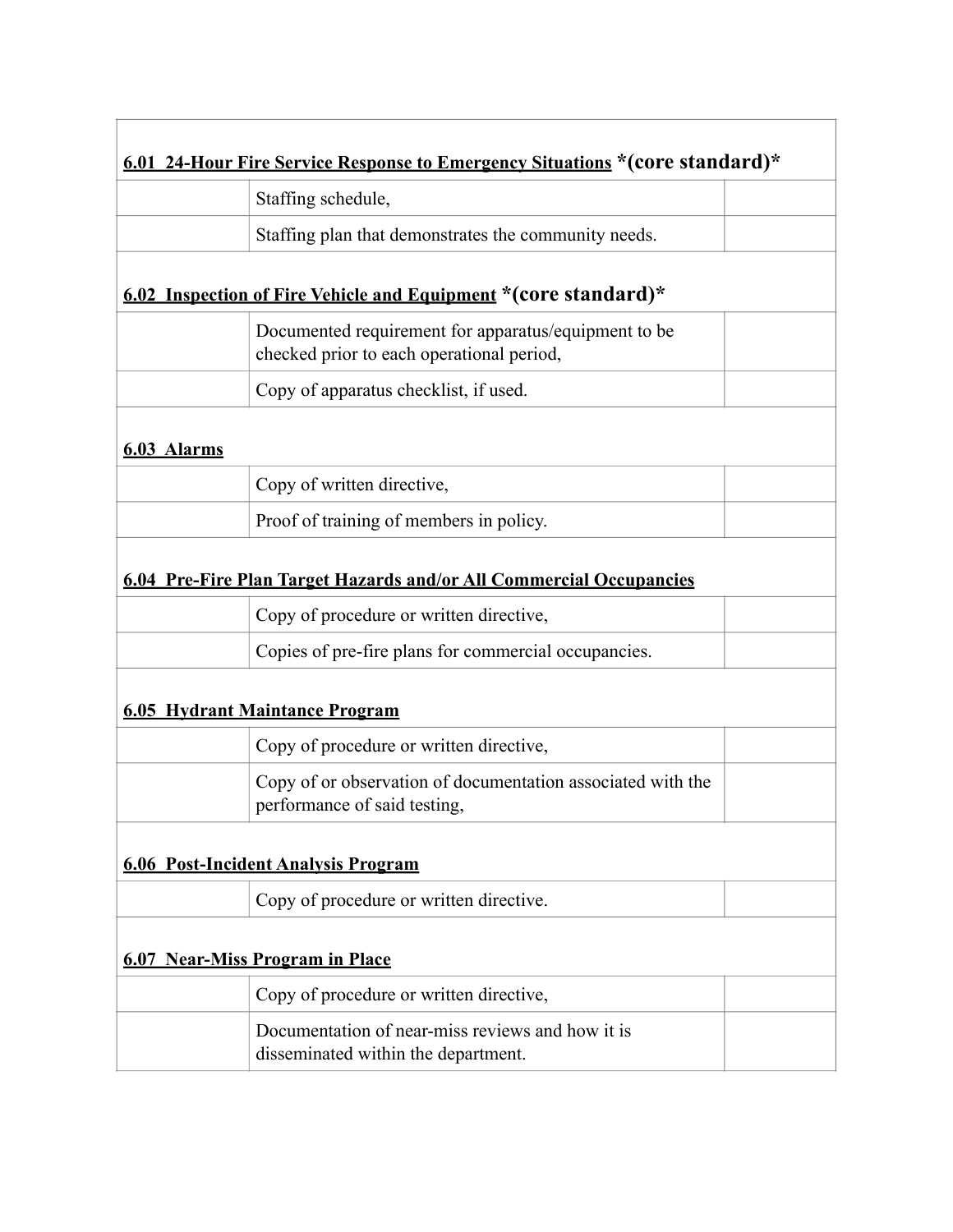## **CHAPTER 7 – FIRE PREVENTION – RISK REDUCTION – COMMUNITY OUTREACH**

 $\overline{\phantom{a}}$ 

| 7.01 Fire / Life Safety Code   |                                                                                                                                       |  |
|--------------------------------|---------------------------------------------------------------------------------------------------------------------------------------|--|
|                                | Copy of resolution or minutes indicating adoption.                                                                                    |  |
| <b>7.02 Compliance Program</b> |                                                                                                                                       |  |
|                                | Copy of written procedure or agreements,                                                                                              |  |
|                                | Observation of inspection records.                                                                                                    |  |
|                                | 7.03 Fire Cause Determination *(core standard)*                                                                                       |  |
|                                | Copy of established guidelines for Fire cause determination,                                                                          |  |
|                                | Established adequate staff assigned to meet inspection<br>schedule, Or<br>Have agreements with a qualified agency for these services, |  |
|                                | Data base or files of past investigation results,                                                                                     |  |
|                                | Established periodic review of determined causes.                                                                                     |  |
|                                | 7.04 Public Safety Education/Community Outreach *(core standard)*                                                                     |  |
|                                | Copy of written programs include categories based on<br>department/community needs,                                                   |  |
|                                | Include individual, business and community components,                                                                                |  |
|                                | Programs must be targeted towards specific audiences based<br>on needs/impact analysis,                                               |  |
|                                | Documentation of programs delivered,                                                                                                  |  |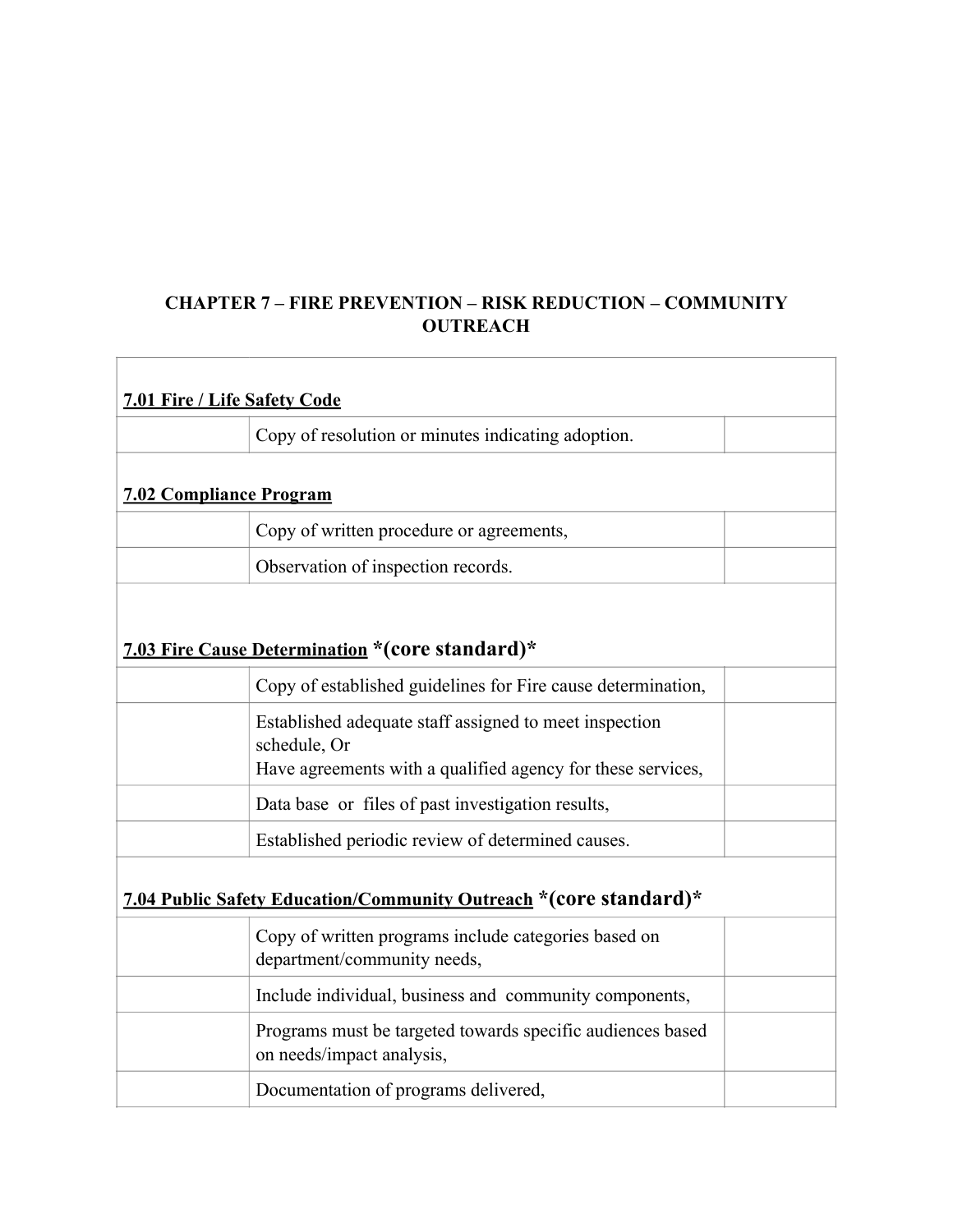|  |  |  | Have a periodic analysis of effectiveness of the program(s), |  |
|--|--|--|--------------------------------------------------------------|--|
|--|--|--|--------------------------------------------------------------|--|

#### **CHAPTER 8 – RESPONSE ANALYSIS**

| 8.01 Alarm Handling      |                                                                                                       |  |
|--------------------------|-------------------------------------------------------------------------------------------------------|--|
|                          | Copy of established performance objective for alarm<br>answering time,                                |  |
|                          | Copy of established performance objective for handling of<br>alarm,                                   |  |
|                          | Copy of alarm answering time report for the current twelve<br>month period and previous<br>two years, |  |
|                          | Copy of alarm handling time report for current twelve month<br>period and previous two years.         |  |
|                          | 8.02 Turnout Time *(core standard)*                                                                   |  |
|                          | Copy of established performance objective for the<br>organization's turnout time,                     |  |
|                          | Copy of turnout time report for the current twelve month<br>period and previous two years.            |  |
| <b>8.03 Travel Times</b> |                                                                                                       |  |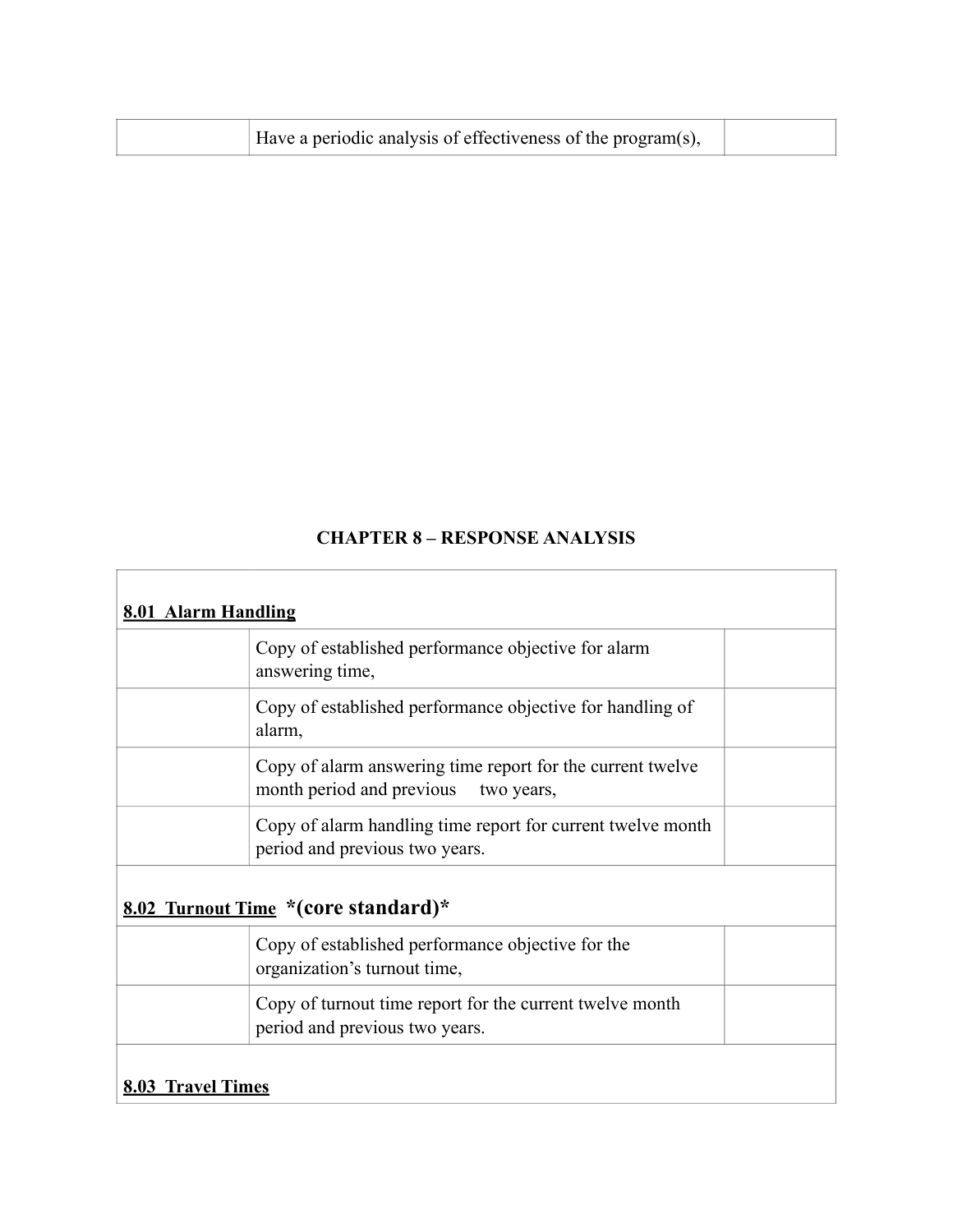| Copy of established performance objective for the<br>organization's travel time,                                                      |  |
|---------------------------------------------------------------------------------------------------------------------------------------|--|
| Copy of travel time report for the current twelve month<br>period and previous two years,                                             |  |
| 8.04 Response Districts *(core standard)*                                                                                             |  |
| Copy of jurisdictions response/reporting district(s) map.                                                                             |  |
| 8.05 Fire Suppression Response * (core standard)*                                                                                     |  |
| Copy of department's established performance objectives for<br>response to structure fires,                                           |  |
| Copy of department's policy regarding initial response<br>assignments for structure fires,                                            |  |
| Copy of intergovernmental agreements regarding automatic<br>aid and/or mutual aid,                                                    |  |
| Copy of department's box alarm assignments,                                                                                           |  |
| Copy of report of dispatched apparatus and personnel to<br>structure fires for current twelve month period and previous<br>two years. |  |
| 8.06 Emergency Medical Service Response *(core standard)*                                                                             |  |
| Copy of department's established performance objective for<br>response to EMS calls,                                                  |  |
| Copy of department's policy regarding initial response<br>assignments for EMS calls,                                                  |  |
| Copy of report of dispatched apparatus and personnel to EMS<br>calls for current twelve month period and previous two year<br>period. |  |
| <b>8.07 Special Operations Response</b>                                                                                               |  |
| Copy of department's established performance objective for<br>response to special operations incidents,                               |  |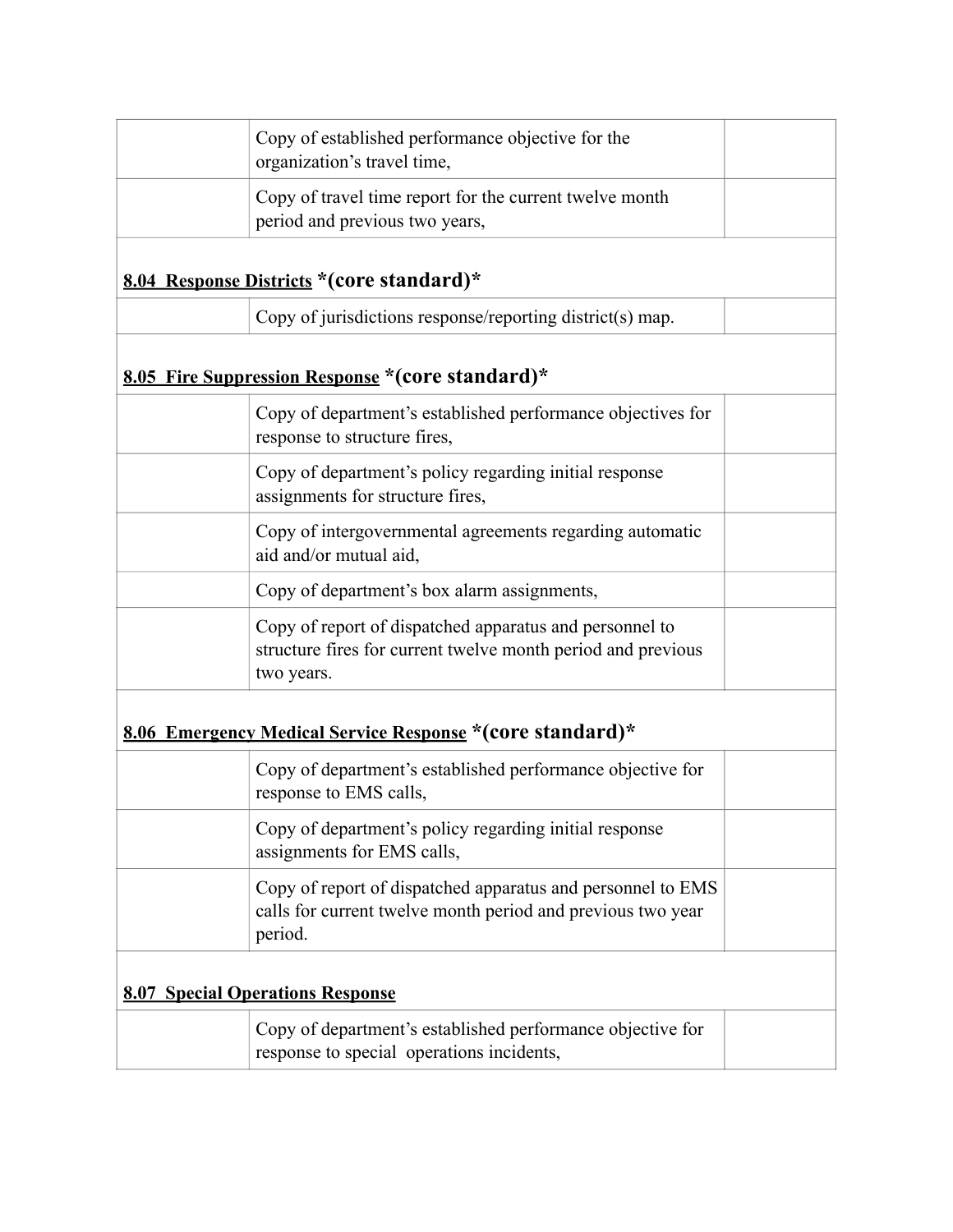| Copy of department's policy regarding initiation of request<br>for special operations teams and resources for incidents,                                                       |  |
|--------------------------------------------------------------------------------------------------------------------------------------------------------------------------------|--|
| Copy of report of special operations incidents showing level<br>of resources dispatched, including response times, for current<br>twelve month period and previous two years.  |  |
| 8.08 Airport Rescue and Fire Fighting Response                                                                                                                                 |  |
| Copy of department's established performance objective for<br>response to ARFF incidents,                                                                                      |  |
| Copy of department's policy/practice of responding to ARFF<br>incidents,                                                                                                       |  |
| Copy of report of special operations incidents showing level<br>of resources dispatched, including response times, for current<br>twelve month period, and previous two years. |  |
| 8.09 Marine Rescue and Fire Fighting Response                                                                                                                                  |  |
| Copy of department's established performance objective for<br>response to MRFF incidents,                                                                                      |  |
| Copy of department's policy/practice of responding to MRFF<br>incidents,                                                                                                       |  |
| Copy of report of MRFF incidents showing level of resources<br>dispatched, including response times, for current twelve<br>month period and previous two years.                |  |
| <b>8.10 Wildland Fire Suppression Response</b>                                                                                                                                 |  |
| Copy of department's established performance objective for<br>response to wildland fire suppression incidents,                                                                 |  |
| Copy of department's policy/practice of responding to<br>wildland incidents,                                                                                                   |  |
| Copy of report of wildland incidents showing level of<br>resources dispatched, including response times, for current<br>twelve month period and previous two years.            |  |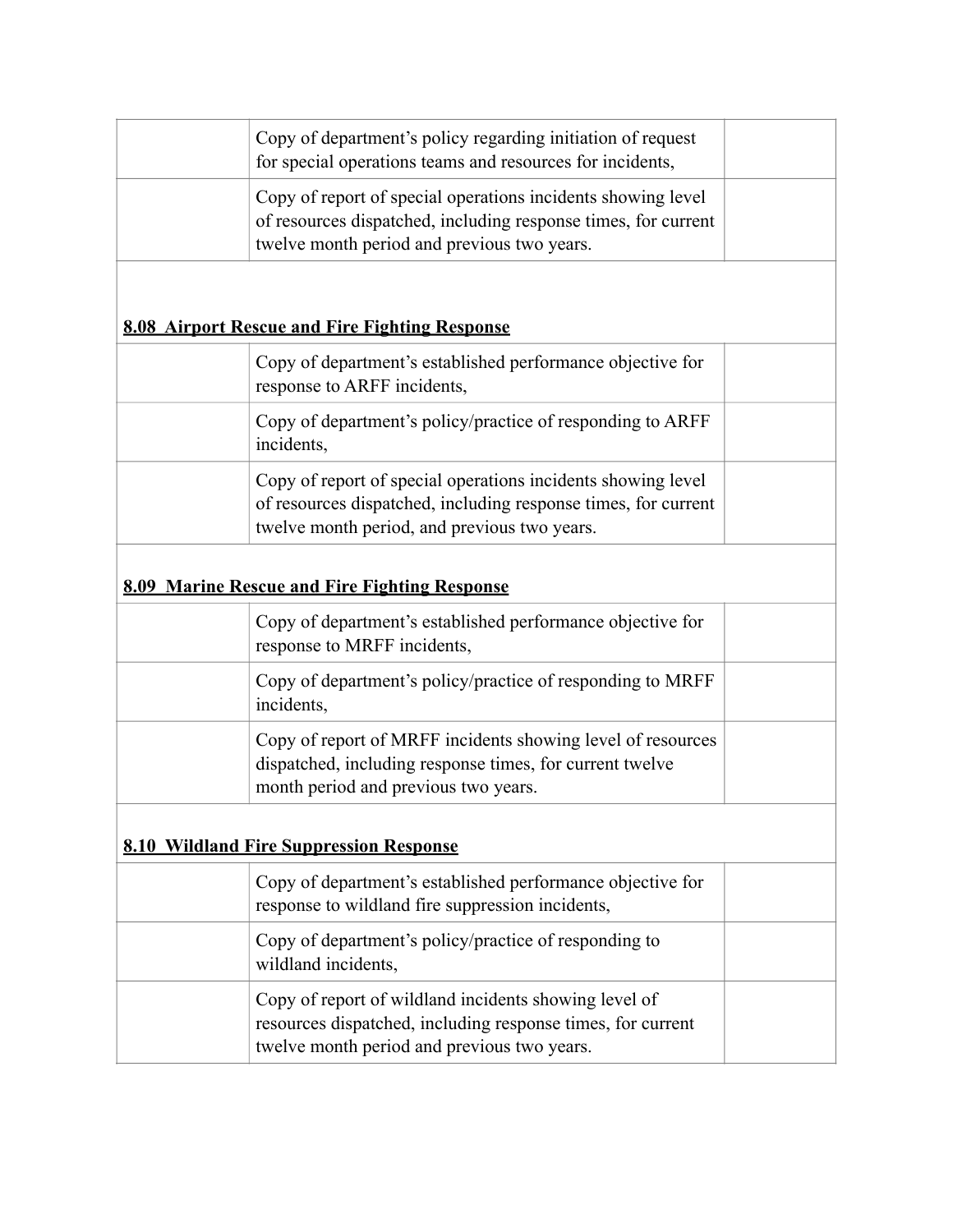#### **Recommendations**:

- --The AHJ shall establish a performance objective of having an alarm answering time of not more than 15 seconds for at least 95 percent of the alarms received and not more than 40 seconds for at least 99 percent of the alarms received (NFPA 1710 4.1.2.3.1).
- --The AHJ should establish a performance objective, if applicable, for alarms that are received at one public safety answering point (PSAP) and transferred to a secondary answering point or communications center an alarm transferring time of not more than 30 seconds for at least 95 percent of all alarms processed (NFPA 1710 4.1.2.3.2).
- -- The AHJ shall establish a performance objective of having an alarm processing time of not more than 60 seconds for at least 90 percent of the alarms and not more than 90 seconds for at least 99 percent of the alarms (NFPA 1710 4.1.2.3.3).
- --The AHJ should establish a performance objective of 80 seconds for turnout time for fire and special operations response and 60 seconds turnout time for EMS response for at least 95 percent of the alarms received (NFPA 1710 4.1.2.1).
- --The AHJ should establish a performance objective of 240 seconds or less travel time for the arrival of the first arriving fire company at a fire suppression incident and 480 seconds or less travel time for the deployment of an initial full alarm assignment at a fire suppression incident not less than 90 percent of the time (NFPA 1710 4.1.2.1).
- --For departments providing EMS the AHJ should establish a performance objective of 240 seconds or less travel time for the arrival of a unit with first responder with automatic external defibrillator (AED) or higher level capability at an emergency medical incident not less than 90 percent of the time (NFPA 1710 4.1.2.1).
- --For departments not providing advanced life support (ALS) the AHJ should establish a performance objective of 480 seconds or less travel time for the arrival of an ALS unit at an emergency medical incident not less than 90 percent of the time where the service provided by the fire department is at a first responder with AED or basic life support (BLS) unit arrived in 240 seconds or less travel time (NFPA 1710 4.1.2.1).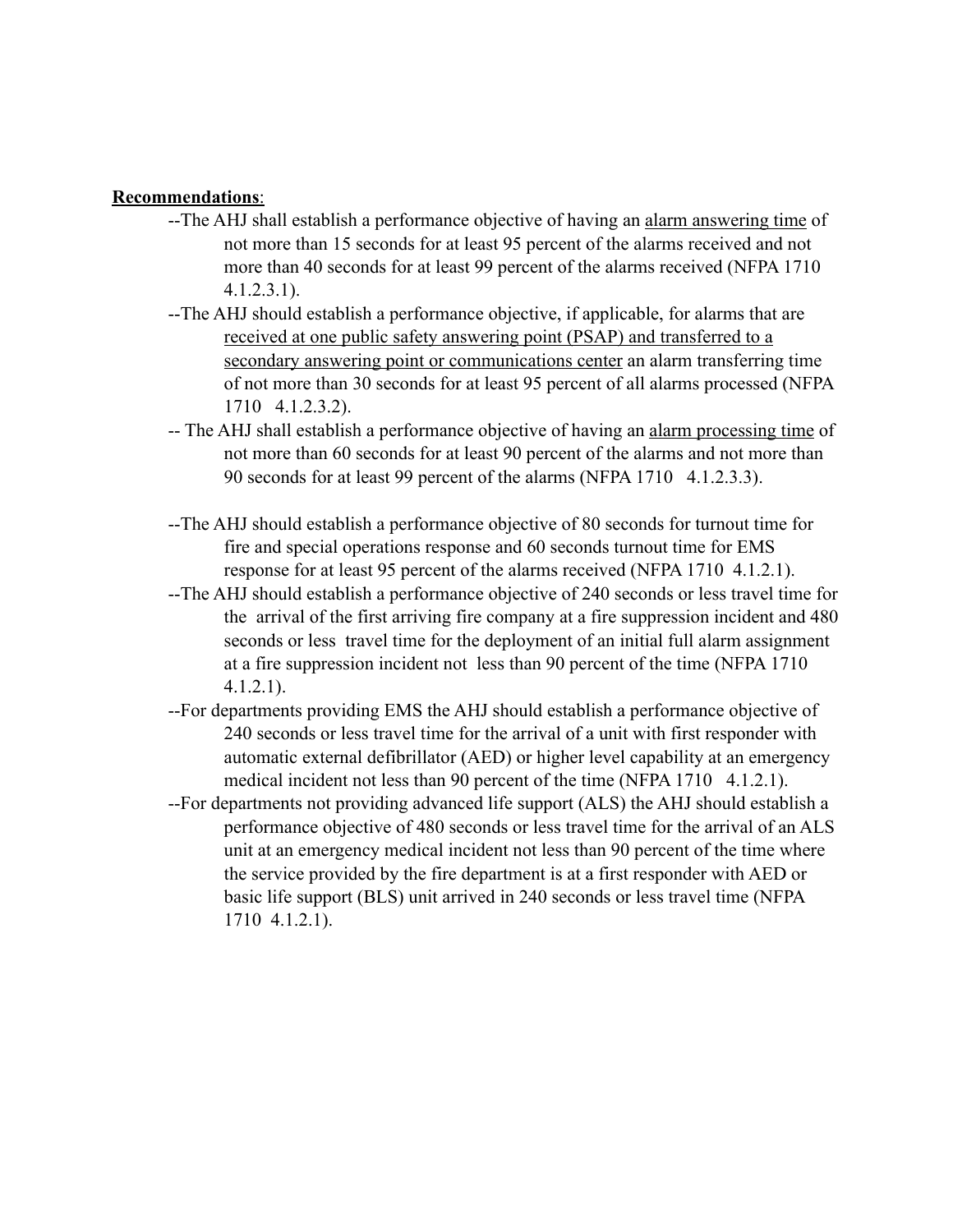### **CHAPTER 9 – COMMUNICATIONS**

 $\overline{\phantom{a}}$ 

 $\Gamma$ 

| 9.01 Communications Center (24 hour Operations) *(core standard)* |                                                                                                                                                                                              |  |
|-------------------------------------------------------------------|----------------------------------------------------------------------------------------------------------------------------------------------------------------------------------------------|--|
|                                                                   | Observation of Communications Center, On-Site,                                                                                                                                               |  |
|                                                                   | Copy of staffing schedule,                                                                                                                                                                   |  |
| <b>9.02 Facility Security</b>                                     |                                                                                                                                                                                              |  |
|                                                                   | Observe Communications Center security On-Site,                                                                                                                                              |  |
|                                                                   | Interview staff regarding security procedures, Or<br>Copy of Communication Center security policy.                                                                                           |  |
| <b>9.03 Playback System</b>                                       |                                                                                                                                                                                              |  |
|                                                                   | Observe the continuous recording and immediate playback<br>system to see it is functioning properly On-Site,                                                                                 |  |
|                                                                   | Interview personnel regarding training in its operation.                                                                                                                                     |  |
|                                                                   | 9.04 Back Up Power Source * (core standard)*                                                                                                                                                 |  |
|                                                                   | Observation of back-up power system On-Site,                                                                                                                                                 |  |
|                                                                   | Observation of security measures to protect back–up power,                                                                                                                                   |  |
|                                                                   | Documentation of periodic testing and maintenance<br>requirements by AHJ.                                                                                                                    |  |
|                                                                   | 9.05 Emergency Telephone Number                                                                                                                                                              |  |
|                                                                   | Observe incoming 911 lines that citizens use to obtain<br>emergency help, On-Site, Or<br>Copy of phone book page showing 911 published in the<br>local community to call for emergency help. |  |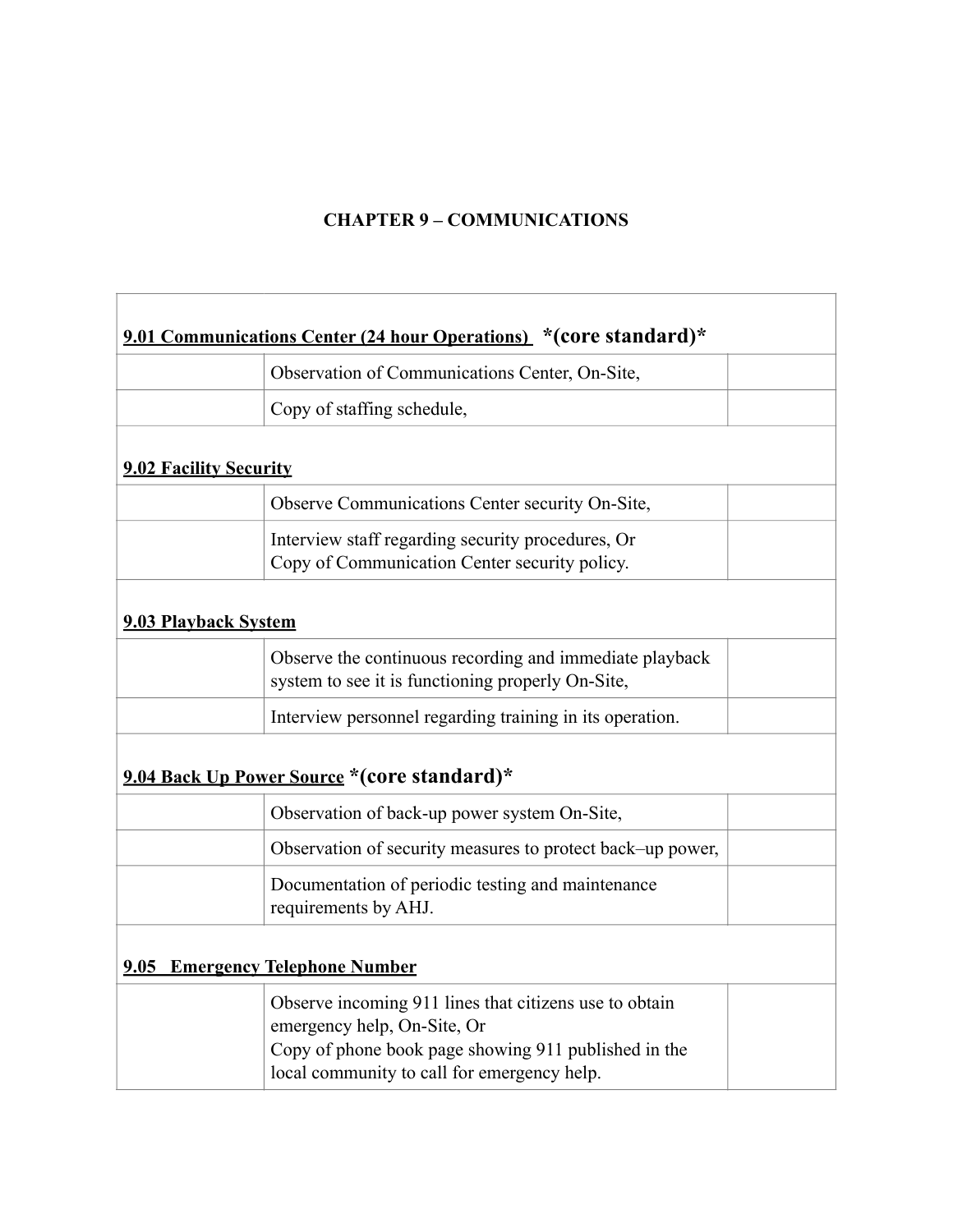| 9.06 24-hour Two-Way Radio Capability      |                                                                                                                                                       |  |
|--------------------------------------------|-------------------------------------------------------------------------------------------------------------------------------------------------------|--|
|                                            | Observe communication area to confirm it has 24-hour<br>capability On-Site,                                                                           |  |
|                                            | Observe dispatcher to confirm they are monitoring fire.<br>department radio frequencies.                                                              |  |
| 9.07 Portable Radio Availability           |                                                                                                                                                       |  |
|                                            | Observe proper usage of portable radio including<br>emergency features, if available,                                                                 |  |
|                                            | Observe portable radios being checked daily to confirm<br>they are prepared for use,                                                                  |  |
|                                            | Copy of radio policy established by AHJ that has a unique<br>call sign for each on duty firefighter.                                                  |  |
| <b>9.08 Emergency Radio Communications</b> |                                                                                                                                                       |  |
|                                            | Observe Communications Center dispatcher(s) activate<br>"Emergency Tones" and "Emergency Evacuation" tone,                                            |  |
|                                            | Copy of "Emergency Tones" and "Emergency Evacuation",<br>fire department and communications centers policies,                                         |  |
|                                            | Observe fire department members activating "Emergency<br>Evacuation" notification for on scene activation and review<br>the policy,                   |  |
|                                            | Documentation that all fire department members and<br>dispatchers are trained annually on "Emergency Tones" and<br>"Emergency Evacuation" procedures. |  |
| <b>9.09 Normal Radio Communications</b>    |                                                                                                                                                       |  |
|                                            | Observe fire department normal radio communications,                                                                                                  |  |
|                                            | Copy of radio communication standards.                                                                                                                |  |
| <b>9.10 Communication Plan</b>             |                                                                                                                                                       |  |
|                                            | Observe fire department normal radio communications,                                                                                                  |  |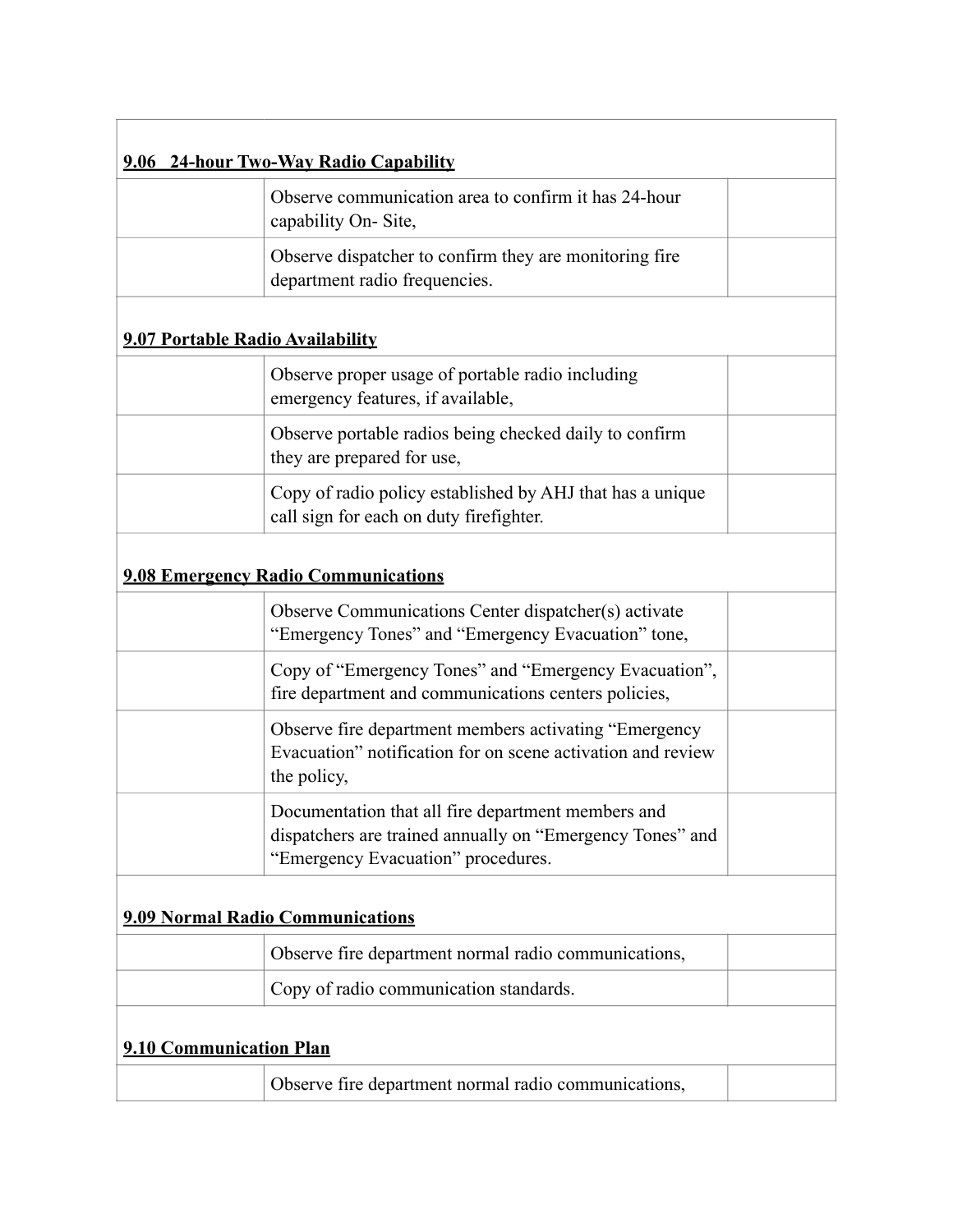| Copy of radio communication plan or policy.                                                                                                                                                               |  |
|-----------------------------------------------------------------------------------------------------------------------------------------------------------------------------------------------------------|--|
| 9.11 Mayday Communications *(core standard)*                                                                                                                                                              |  |
| Copy of "Mayday" policy,                                                                                                                                                                                  |  |
| Documentation that all fire department members are trained<br>on the "Mayday" Policy annually,                                                                                                            |  |
| Documentation that all fire department members and<br>dispatchers are involved annually in an exercise that<br>involves assisting a firefighter or crew that has activated a<br>"Mayday" requesting help. |  |
| 9.12 Communication Accountability Plan *(core standard)*                                                                                                                                                  |  |
| Copy of communication accountability plan,                                                                                                                                                                |  |
| Copy of all policies that utilize "PAR" checks,                                                                                                                                                           |  |
| Documentation that all fire department members have<br>annually training on "PAR" standards.                                                                                                              |  |

#### **Recommendations:**

Best Practices committee recommends the following areas for the AHJ. Realizing that funding and competing priorities may affect to ability to achieve these areas, is why it is recommended not required.

Emergency Medical Dispatcher training for all communication dispatchers.

### **CHAPTER 10 – SAFETY AND HEALTH**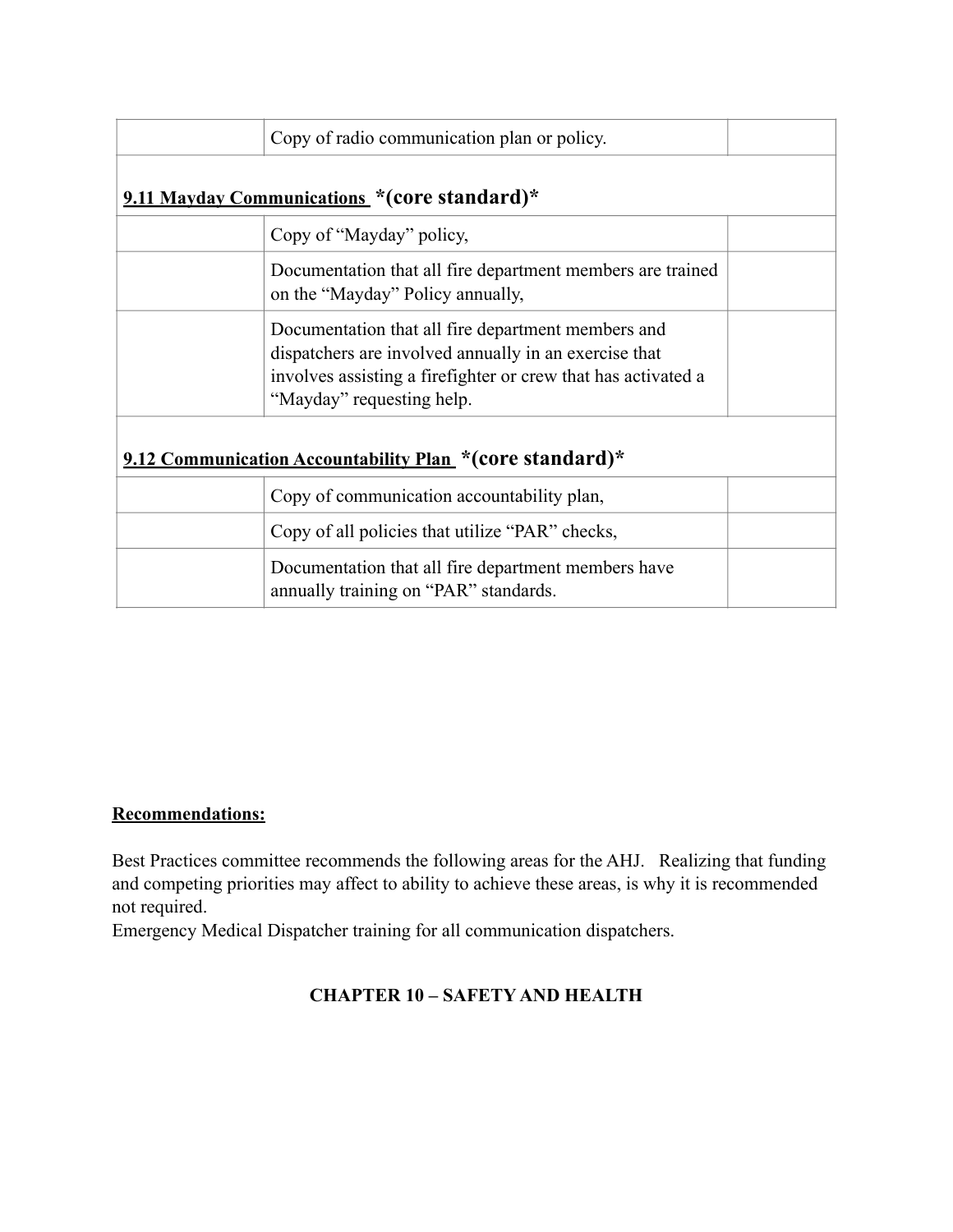| 10.01 Wellness and Fitness *(core standard)* |                                                                                                                                                                                 |  |
|----------------------------------------------|---------------------------------------------------------------------------------------------------------------------------------------------------------------------------------|--|
|                                              | Copy of policy for Wellness-Fitness initiative,                                                                                                                                 |  |
|                                              | Copy of policy for on-scene rehab.                                                                                                                                              |  |
|                                              | 10.02 Breathing Hazards *(core standard)*                                                                                                                                       |  |
|                                              | Copy of policy related to firefighters not being allowed to<br>breathe smoke or particulate matter.                                                                             |  |
|                                              | 10.03 On-Duty Injury or Fatality * (core standard)*                                                                                                                             |  |
|                                              | Copy of policy on firefighter fatality incidents,                                                                                                                               |  |
|                                              | Copy of policy on reporting and investigating injuries.                                                                                                                         |  |
|                                              | <b>10.04 Infection and Communicable Disease Exposures</b>                                                                                                                       |  |
|                                              | Copy of Infection/Communicable Disease policy.                                                                                                                                  |  |
| 10.05 Seat Belt Safety * (core standard)*    |                                                                                                                                                                                 |  |
|                                              | Copy of apparatus response policy.                                                                                                                                              |  |
|                                              | <b>10.06 Critical Incident Stress Management</b>                                                                                                                                |  |
|                                              | Copy of a critical incident stress management policy.                                                                                                                           |  |
|                                              | 10.07 Courage to be Safe *(core standard)*                                                                                                                                      |  |
|                                              | Copy of Courage to be Safe policy requiring all current<br>firefighters to complete the course and future new hires to<br>complete within one year of joining the organization. |  |
| 10.08 Apparatus Driving                      |                                                                                                                                                                                 |  |
|                                              | Copy of Apparatus and Vehicle policy,                                                                                                                                           |  |
|                                              | Documentation showing all members completed an annual<br>driver class.                                                                                                          |  |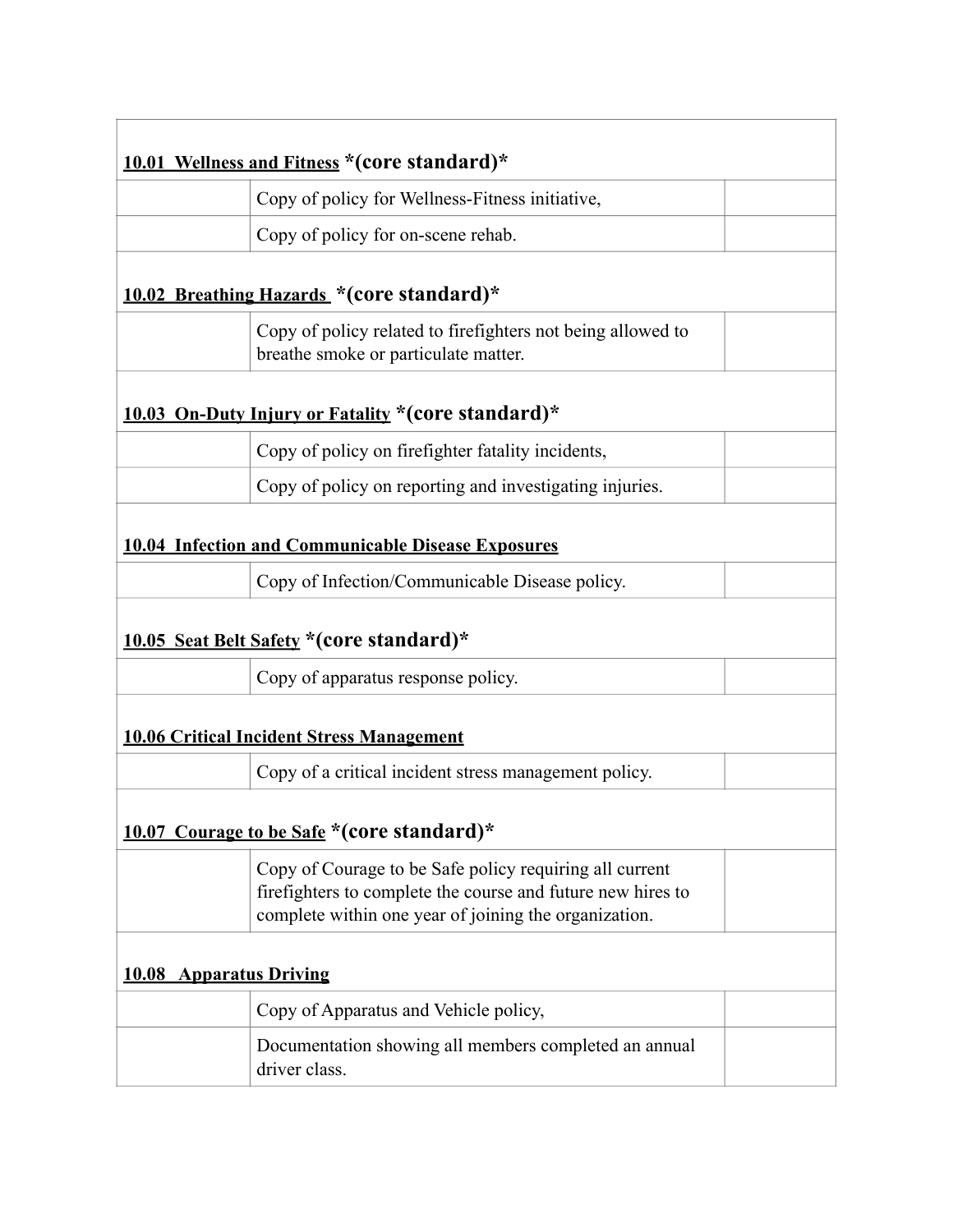## **CHAPTER 11 – RESOURCES MANAGEMENT**

| 11.01 Testing Standards   |                                                                                                 |
|---------------------------|-------------------------------------------------------------------------------------------------|
|                           | Copy of policy and records of annual fire apparatus pump<br>testing,                            |
|                           | Copy of policy and records of annual aerial ladder testing,                                     |
|                           | Copy of policy and records of annual ground ladder testing,                                     |
|                           | Copy of certifications of fire apparatus maintenance<br>personnel,                              |
|                           | Copy of replacement schedule and written plan,                                                  |
|                           | Copy of policy and records of daily maintenance check for<br>fire apparatus and vehicles.       |
| 11.02 Life Safety Systems |                                                                                                 |
|                           | Copy of policy that all facilities have an annual fire<br>inspection,                           |
|                           | Copy of records that shows fire inspections have been<br>completed annually,                    |
|                           | Copy of records that shows fire alarm and sprinkler were<br>tested annually,                    |
|                           | Copy of written plan that discusses future facility and<br>organizational needs.                |
|                           | 11.03 Equipment Maintenance Standards *(core standard)*                                         |
|                           | Protective Clothing Inspection Records that complies with<br>NFPA 1851 – TCFP Chapter 435.1(3), |
|                           | Breathing Air Records that comply with NFPA 1989 Records<br>$-$ TCFP Chapter 435.3 (4),         |
|                           | SCBA Cylinder Hydrostatic Test Records - TCFP Chapter<br>$435.3(5)$ ,                           |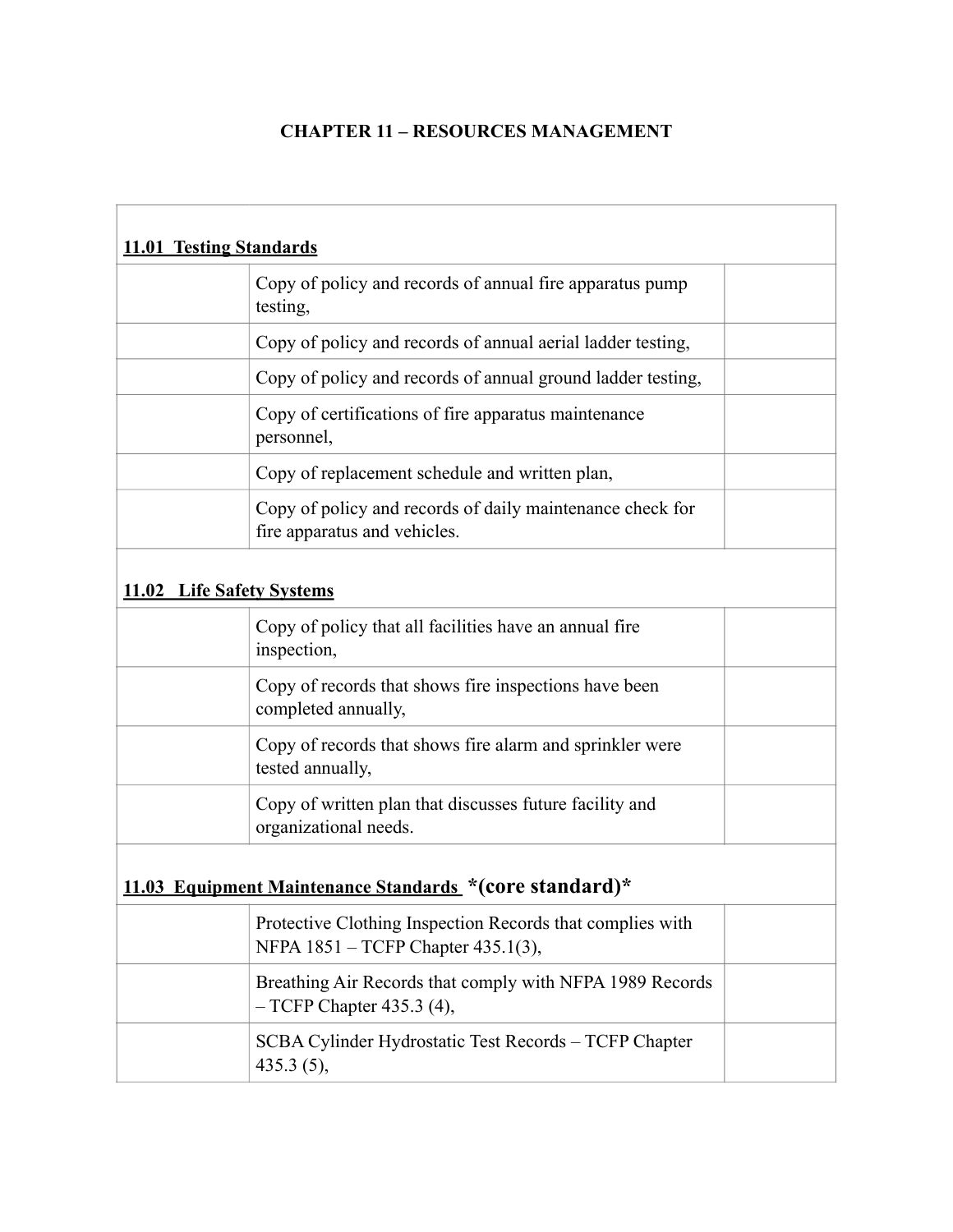| SCBA Annual Full-Function Test Records - TCFP Chapter<br>$435.3(6)$ ,                                                                                                                                |  |
|------------------------------------------------------------------------------------------------------------------------------------------------------------------------------------------------------|--|
| SCBA Duty Period Inspection Records for In-Service Units –<br>TCFP Chapter 435.3 (3),                                                                                                                |  |
| Reserve SCBA Weekly Inspection Records - TCFP Chapter<br>$435.3(3)$ ,                                                                                                                                |  |
| Personal Alert Safety System (PASS) In Service Duty Period<br>Inspection Records – TCFP Chapter 435.9 (3),                                                                                           |  |
| SCBA Maintenance Authorization Certificate – TCFP<br>Chapter 435.9(8),                                                                                                                               |  |
| SCBA Full Function Test Machine Calibration Certificate -<br>TCFP Chapter 435.3(8),                                                                                                                  |  |
| SCBA Bottle/Cylinder Hydrostatic Testing Vendor DOT<br>Certificate - TCFP Chapter 435.3(5),                                                                                                          |  |
| SCBA cylinder fill records – Chapter 435.3(4) – NFPA 1989,                                                                                                                                           |  |
| AHJ has an established guideline that all members that<br>maybe called upon to wear a SCBA or Air-Respirators will<br>have an annual fit test, meeting NFPA 1500, Edition 2007,<br>7.12 Fit Testing, |  |
| Inspect PPE and SCBA for On-Duty Personnel,                                                                                                                                                          |  |
| Copy of policy for Protective Clothing Inspections, Testing,<br>Care and Maintenance,                                                                                                                |  |
| Copy of policy and records for all SCBA equipment<br>Inspections, Testing, Use, Care and<br>Maintenance,                                                                                             |  |
| Copy of policy and records for PASS Inspections, Testing,<br>Care and Maintenance,                                                                                                                   |  |
| Copy of policy and records for fire hose Inspections, Testing,<br>Care and Maintenance,                                                                                                              |  |
| Copy of policy and records for PPE (Bunkers, Fire Hood,<br>Fire Boots, Fire Helmet) Inspections, Testing, Care and<br>Maintenance,                                                                   |  |
| Copy of maintenance policy and records on equipment such<br>as gas detector, extrication tools, etc. that indicate equipment<br>will be and is maintained per manufacturers standards,               |  |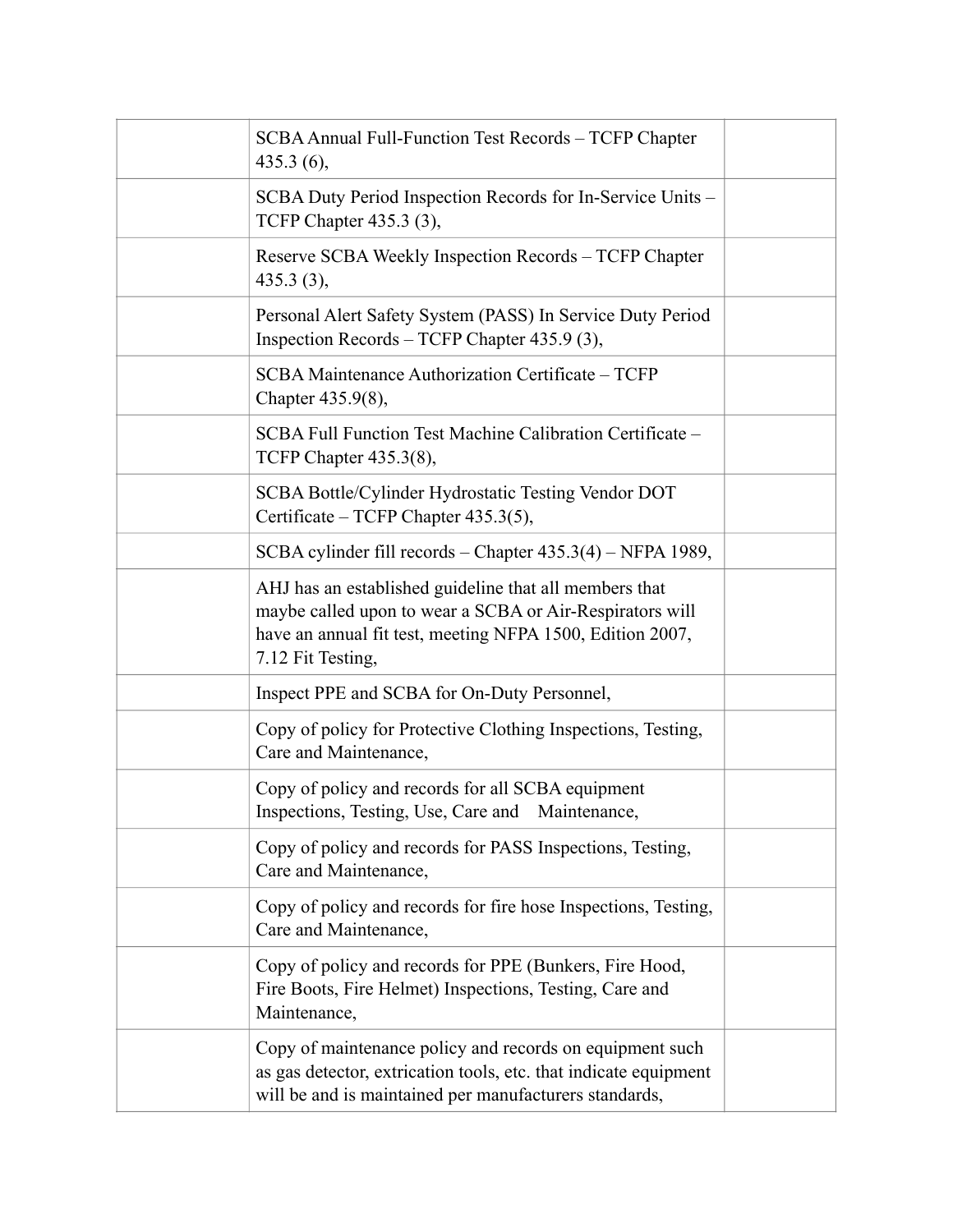#### **Recommendations:**

- ---All facilities should have a generator to provide power during any type of power outage. All overhead doors should be attached to generator and have a manual override to get the door open during power outages. These facilities should have remote fire alarm monitoring. Station cooking appliances should have automatic shut offs switch that is activated when crews get toned out an emergency.
- --The AHJ shall have developed and have in place a policy on PPE inspection in compliance with NFPA 1851. The washing of PPE (Bunkers, Fire Gloves, Fire Hood) should be to manufacture standards and in a separate washing machine (industrial extractor) than personal and department items (station towels, uniforms, workout clothes, etc.).
- --The AHJ shall have in place a policy outlining the inventory of equipment assigned to apparatus and vehicles. The intent of a scheduled (daily, weekly, monthly) inventory is to provide assurance to members that equipment is in place, clean and operational.

### **CHAPTER 12 – PROFESSIONAL STANDARDS AND CONDUCT**

| 12.01 Code of Ethics *(core standard)* |                                                                                                    |  |  |  |
|----------------------------------------|----------------------------------------------------------------------------------------------------|--|--|--|
|                                        | Copy of written directive or Code of Ethics,                                                       |  |  |  |
|                                        | Proof of training or receipt by officers,                                                          |  |  |  |
|                                        | Title VII of the Civil Rights Act must be adopted and posted<br>in all stations.                   |  |  |  |
| 12.02 Oath of Office *(core standard)* |                                                                                                    |  |  |  |
|                                        | Copy of written directive,                                                                         |  |  |  |
|                                        | Shall meet or exceed compliance of the Texas Constitution<br>Article 16 Section 1: Oath of Office. |  |  |  |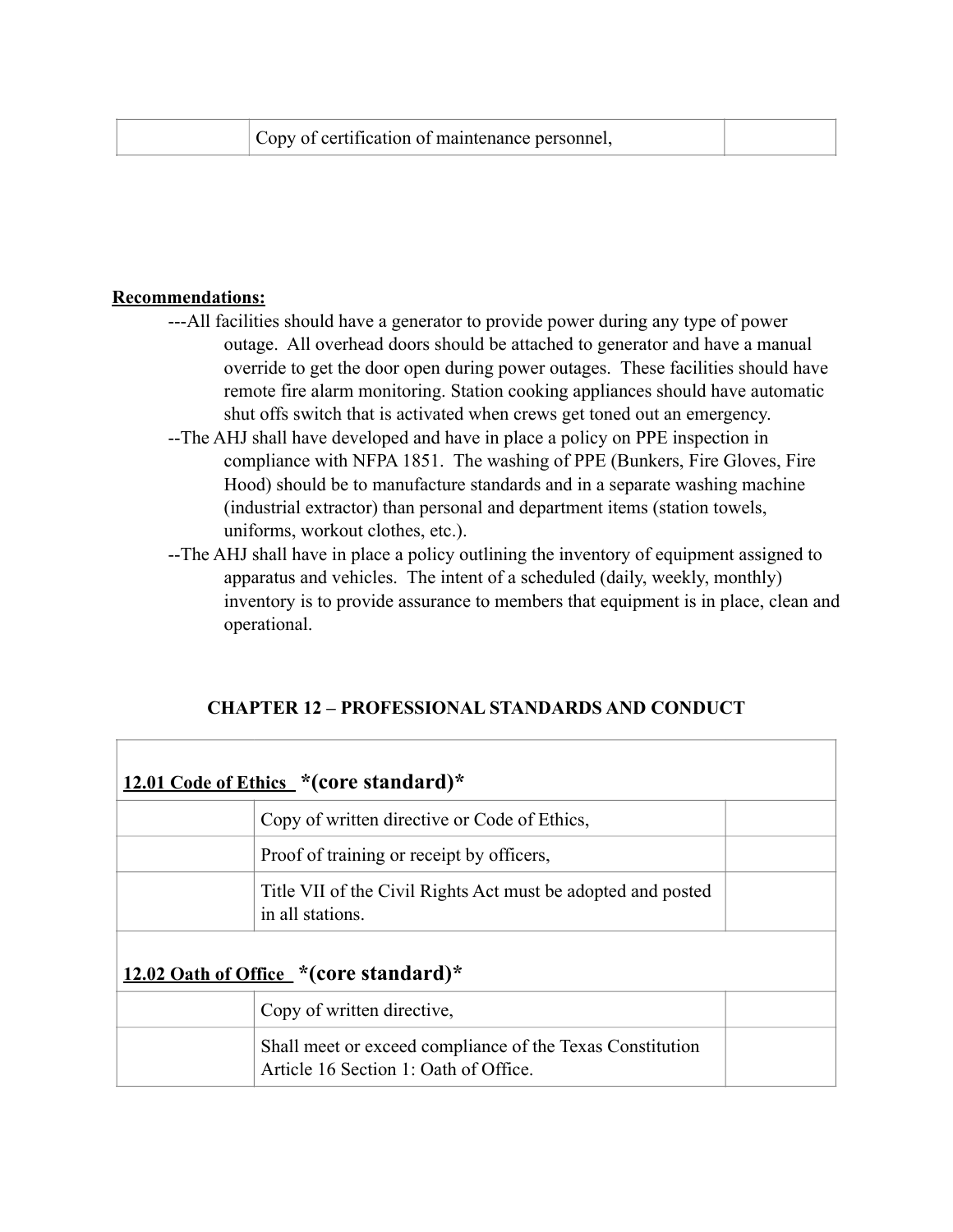| <b>12.03 Internal Investigations</b>                        |                                                                                   |  |  |  |  |
|-------------------------------------------------------------|-----------------------------------------------------------------------------------|--|--|--|--|
|                                                             | Copy of written directive,                                                        |  |  |  |  |
|                                                             | Proof of receipt of training by member.                                           |  |  |  |  |
|                                                             | <b>12.04 Time Limit on Internal Investigations</b>                                |  |  |  |  |
|                                                             | Copy of written directive,                                                        |  |  |  |  |
|                                                             | Proof of receipt of training by members,                                          |  |  |  |  |
|                                                             | Review Internal Investigations or logs for compliance with<br>time limits.        |  |  |  |  |
| <b>12.05 Complaints Requiring an Investigation</b>          |                                                                                   |  |  |  |  |
|                                                             | Copy of written directive,                                                        |  |  |  |  |
|                                                             | Proof of training of members in policy,                                           |  |  |  |  |
|                                                             | Proof of receipt of copy of policy by members,                                    |  |  |  |  |
|                                                             | Copy of log or documents showing investigations.                                  |  |  |  |  |
| 12.06 Notification of the Fire Chief/Agency Director        |                                                                                   |  |  |  |  |
|                                                             | Copy of written directive,                                                        |  |  |  |  |
|                                                             | Copy of log, memo, or email showing Chief notified of<br>complaint per directive. |  |  |  |  |
| <b>12.07 Appeal Procedures for Disciplinary Actions</b>     |                                                                                   |  |  |  |  |
|                                                             | Copy of written directive,                                                        |  |  |  |  |
|                                                             | Proof of training of members in policy,                                           |  |  |  |  |
|                                                             | Proof of receipt of copy of policy by members,                                    |  |  |  |  |
|                                                             | Copy of an appeal case or memo to member of appeal<br>process.                    |  |  |  |  |
| 12.08 Records and Security of Complaints and Investigations |                                                                                   |  |  |  |  |
|                                                             | Copy of written directive,                                                        |  |  |  |  |
|                                                             |                                                                                   |  |  |  |  |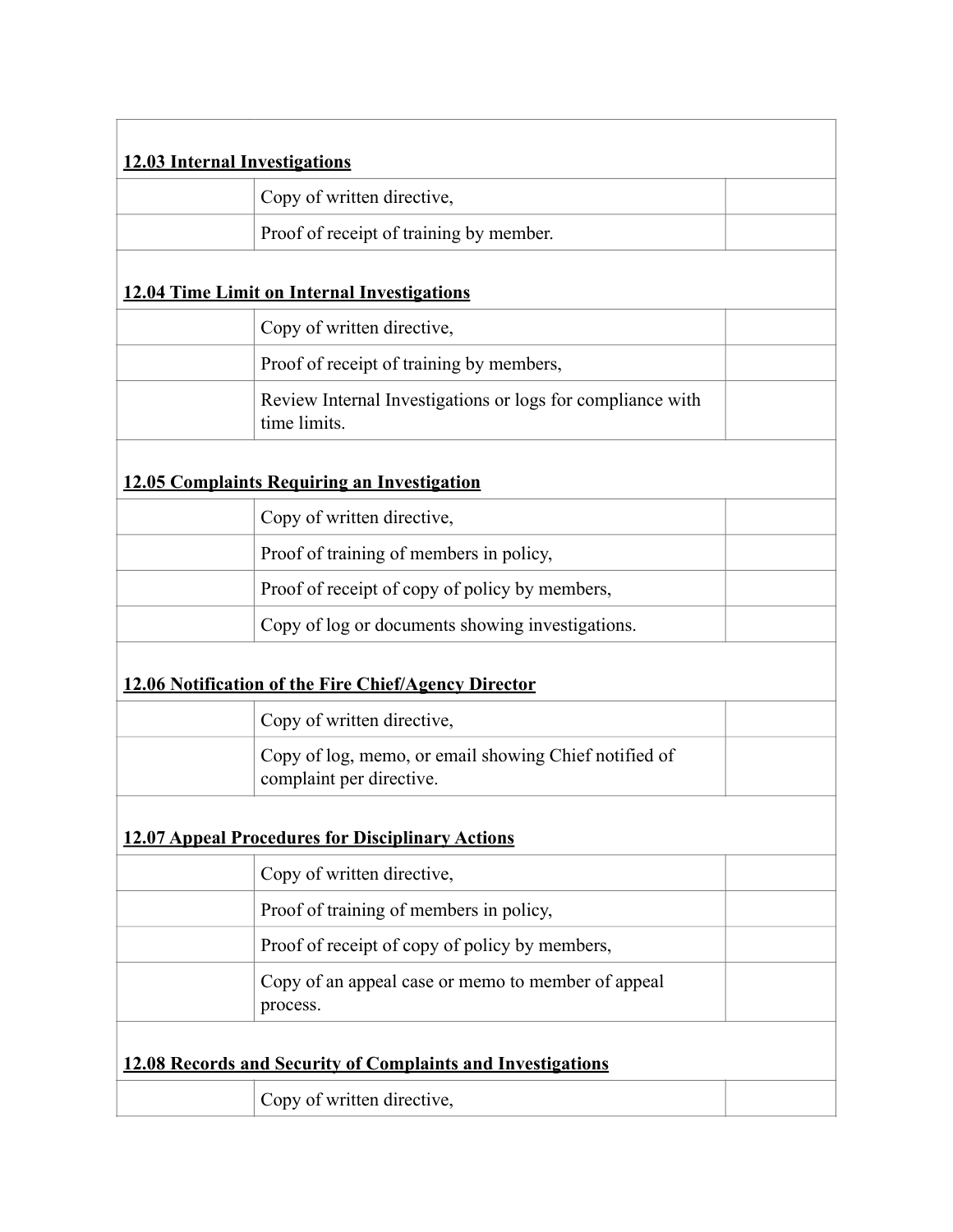|                                   | Photograph of file security for file, Or<br>Physical inspection of security of files. |  |
|-----------------------------------|---------------------------------------------------------------------------------------|--|
|                                   | <b>12.09 Notification to Complainant</b>                                              |  |
|                                   | Copy of written directive.                                                            |  |
|                                   | 12.10 Sexual and Other Unlawful Harassment *(core standard)*                          |  |
|                                   | Copy of written directive,                                                            |  |
|                                   | Proof of receipt of copy of policy by employees,                                      |  |
|                                   | Copy of training lesson plan and/or dated schedule,                                   |  |
|                                   | Copy of sign-in sheet on file.                                                        |  |
| <b>12.11 Professional Conduct</b> |                                                                                       |  |
|                                   | Copy of written directive,                                                            |  |
|                                   | Proof of receipt of copy of policy by employees (firefighters<br>and civilian staff). |  |
| 12.12 Appearance                  |                                                                                       |  |
|                                   | Copy of written directive,                                                            |  |
|                                   | Proof of receipt of copy of policy by employees,                                      |  |
|                                   | Observation (On-Site) that employees reflect the<br>organization's appearance policy. |  |
| 12.13 Truthful                    |                                                                                       |  |
|                                   | Copy of written directive,                                                            |  |
|                                   | Proof of training of members in policy,                                               |  |
|                                   | Proof of receipt of copy of policy by members.                                        |  |
| <b>12.14 Political Activity</b>   |                                                                                       |  |
|                                   | Copy of written directive,                                                            |  |
|                                   | Proof of training of members in policy,                                               |  |
|                                   |                                                                                       |  |